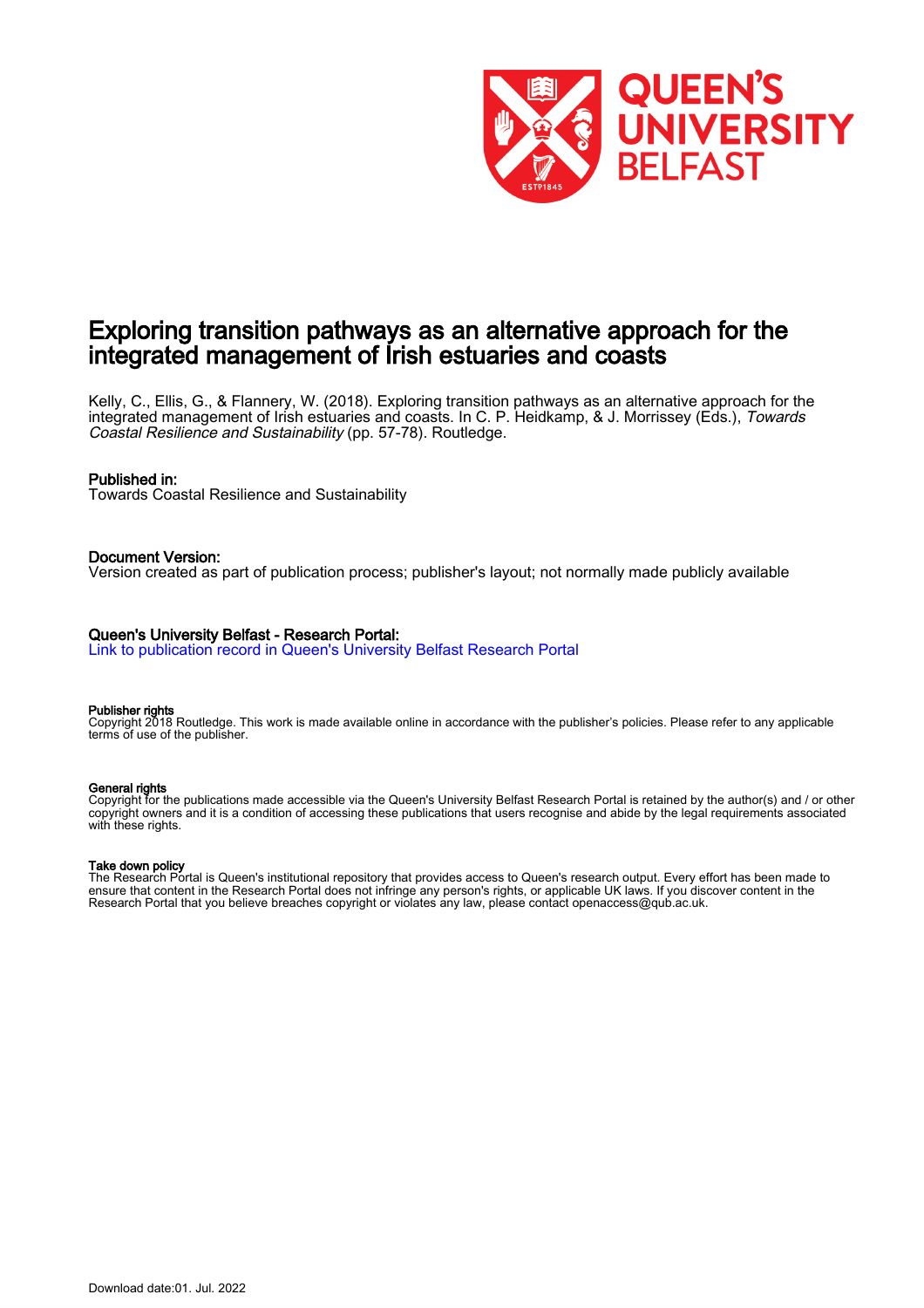# Exploring transition pathways as an alternative approach for the integrated management of Irish estuaries and coasts

*Christina Kelly, Geraint Ellis and Wesley Flannery*

### 1 Introduction

Human reliance on estuarine and coastal resources for a multitude of goods and services is under threat. Due to the impact of anthropogenic activities such as agriculture, urban development, commercial fishing and shipping, these resources are being over-exploited, habitats are being destroyed and important species are being lost (EPA, 2016; Rilo et al., 2013). These adverse effects are evident at global, national and local scales, which makes their management, involving multi-levels of governance, challenging. Existing governance frameworks, where management is fragmented among sectors and institutions, are unable to respond to complex and dynamic ecosystems or build capacity to cope with change (Bigagli, 2015; Boyes & Elliott, 2015; Virapongse *et al.*, 2016). In Ireland, the management of coastal ecosystems is largely carried out in a fragmented, sectoral and uncoordinated manner. There is no overarching national coastal or marine policy and there is no single body with overall responsibility for Irish estuaries and coasts. A more holistic approach is required to deal with the multi-uses, multi-users, multi-scales and multi-effects of estuarine and coastal ecosystems.

The aim of this chapter is to propose an approach for the integrated and sustainable management of estuaries and coasts in Ireland. To do this, it first explores the need for sustainable management, particularly in relation to fragmented governance. Sustainable approaches are analysed and include normative approaches based on the concept of integration.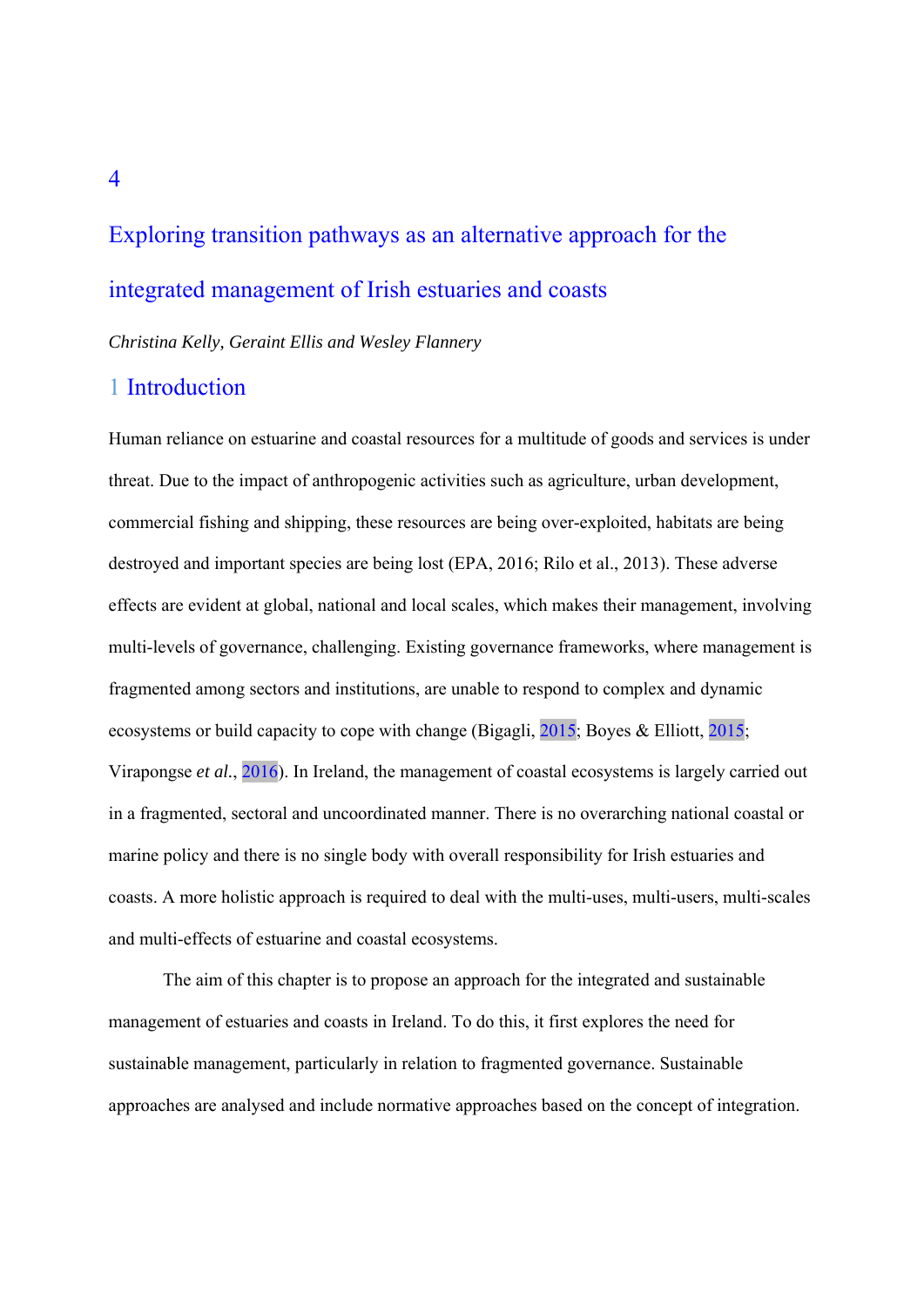Following an evaluation of a normative approach based on an 'ideal' concept of integration within two Irish case studies, it was evident that long-term sustainable management may not be possible without wider systemic change. Sustainability challenges in the coastal zone are interrogated further from the perspective of the emerging field of transitions research and proposed as an alternative way of moving towards sustainable estuaries and coasts, as policy shifts to longer-term perspectives and approaches are deemed critical for environmental sustainability. The chapter concludes by recommending an 'Integration Transition Pathway' based on the key concept of transition management as a more viable means of facilitating integrated management within short-, medium- and long-term governance change.

### 2 The need for sustainable management of estuaries and coasts

Estuaries are used for a wide variety of purposes, which are sometimes in conflict. The conflicting functions and overuse of estuaries and catchments have left many in a degraded state (Millennium Ecosystem Assessment, 2005; European Environment Agency, 2015). Typically, however, the management of coastal ecosystems is undertaken in a largely uncoordinated manner, with governance competencies dispersed across a large number of bodies. In order to halt ongoing degradation and achieve sustainable estuaries, better management of these resources is required.

### 2.1 The effects of fragmented governance in estuarine and coastal

#### management

Fragmented arrangements often emerge from deeply embedded conventions and are constrained by previous decisions that create path dependency. According to Kirk *et al.* (2007, p. 252) "theories of path dependency state that when choices must be made the option most likely to be chosen is that which most closely resembles existing practice or previous choices". Similarly,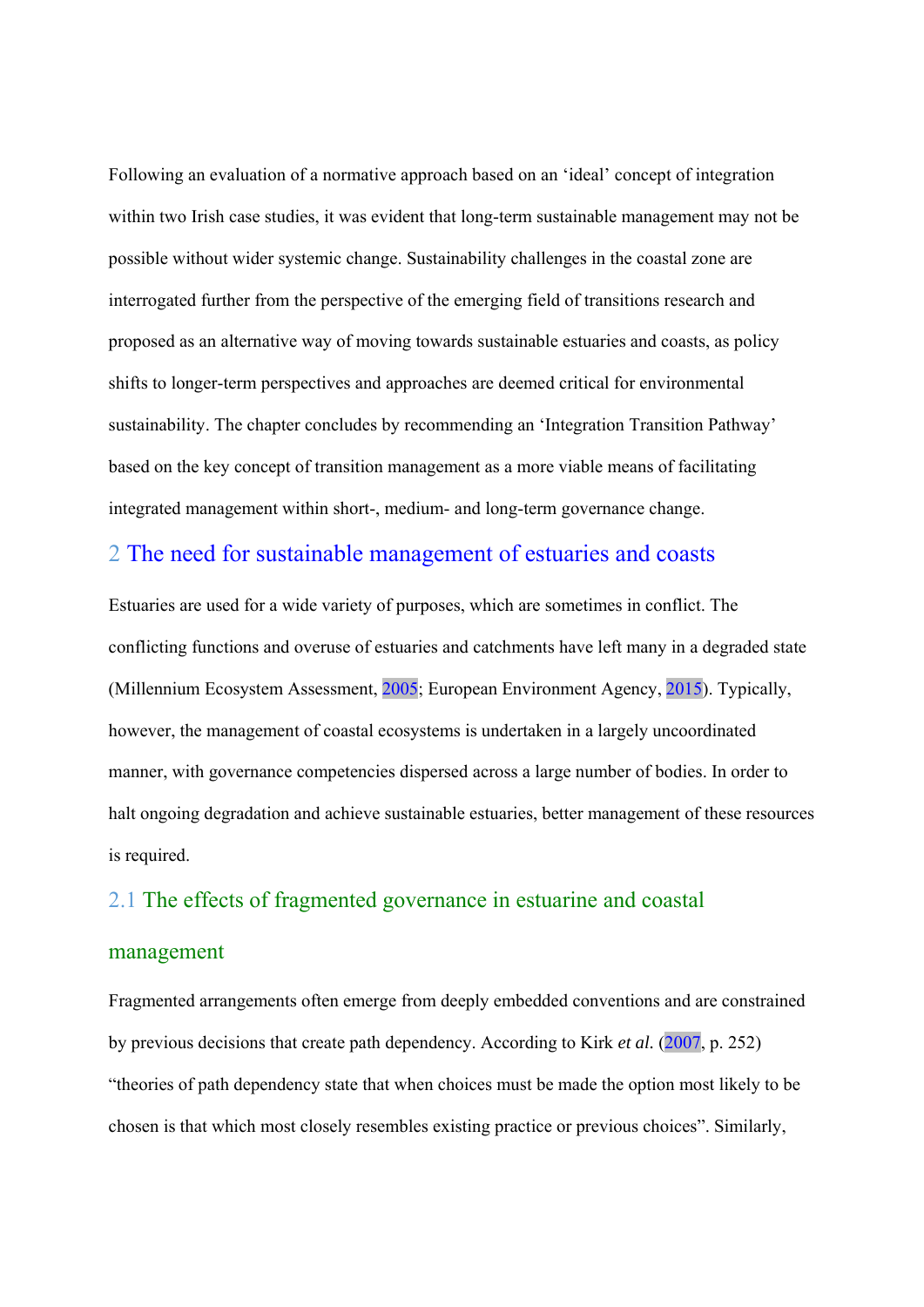fragmentation may also materialise from institutional or policy 'layering', which is explained as "gradual institutional transformation through a process in which new elements are attached to existing institutions and so gradually change their status and structure" (van der Heijden, 2011, p. 9). It is imperative, therefore, to recognise that many of the current management or institutional arrangements for estuaries do not necessarily emerge from a grand design, but as a result of *ad hoc* incrementalism.

### 2.2 Shifting paradigm for integrated environmental management

The legislative and regulatory context relevant to estuary and coastal management is highly complex. As illustrated in Boyes & Elliott's (2014) 'horrendogram', international conventions and European directives initially compelled a mainly sectoral approach to management. However, this has changed with a more integrated approach being actively promoted through holistic policies such as the Water Framework (WFD), Marine Strategy Framework (MSFD) and Maritime Spatial Planning (MSP) directives.

Adding to this level of legislative complexity, current governance arrangements only exacerbate the fragmented management situation. Boyes & Elliott's (2015) 'organogram' highlights a multitude of different government departments and agencies with responsibility for estuary and coastal management. In Ireland this is similar, with 34 different agencies sharing responsibility for coastal and marine management. This *ad hoc* approach results in institutional structures with compartmentalised decision-making processes. This is often denoted by the term 'silo effect', signifying those conditions in which management is fragmented among sectors and institutions with little attention to conflicts or synergies among social, economic and environmental objectives (Holden, 2012; Mitchell, 2005). As a consequence, these arrangements lead to "narrow policy instruments that create incentives for policies and actions that undermine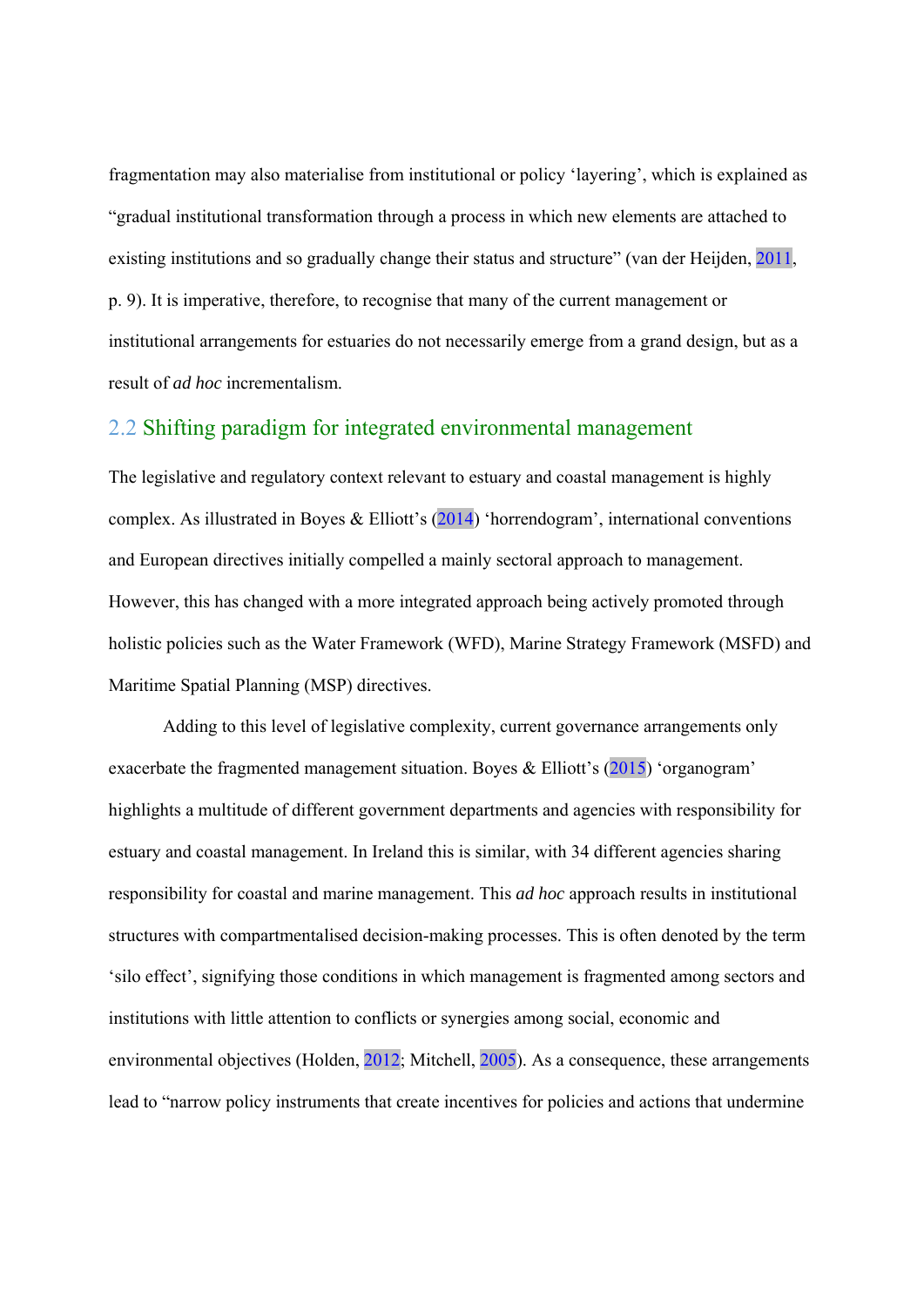sustainability" (Olsson *et al*., 2008, p. 9489). Therefore new and more effective governance systems are required.

It has been suggested that, in Ireland, the integrated management of estuarine and coastal ecosystems is occurring within a national policy vacuum (O'Hagan & Ballinger, 2010). This had negative implications for previous attempts at integrated management in Irish coasts. For example, previous management frameworks for Dublin Bay, Bantry Bay and Cork Harbour were never implemented due to a lack of policy commitment, funding and resourcing (Falaleeva *et al*., 2009; O'Hagan & Ballinger, 2010; Stevens & Associates, 2006).

Despite the lack of an overarching coastal or marine policy, there is the potential to learn from international experiences (Kidd, 1995; Lonsdale *et al*., 2015; Martin, 2014; Morris, 2008; Stojanovic & Barker, 2008; Elliott, 2013). These experiences can help to conceptualise a move towards the sustainable management of Irish estuaries and coasts.

### 2.3 The challenge of 'integration'

'Integration' is considered a more appropriate response than current piecemeal governance to address the declining health of marine ecosystems and support more sustainable human activities (Elliott, 2013; Holden, 2012; Kidd & Shaw, 2007; Smith *et al.*, 2011). However, 'integration' is regularly used as a normative concept in environmental management without critical reflection of what this specifically means or how it can be achieved. Consequently, many of the deepseated challenges to the implementation of integrative approaches are overlooked. From a review of the definition and concept of integration and aspects deemed necessary to address the complexities associated with estuarine and coastal management, a number of key observations were noted: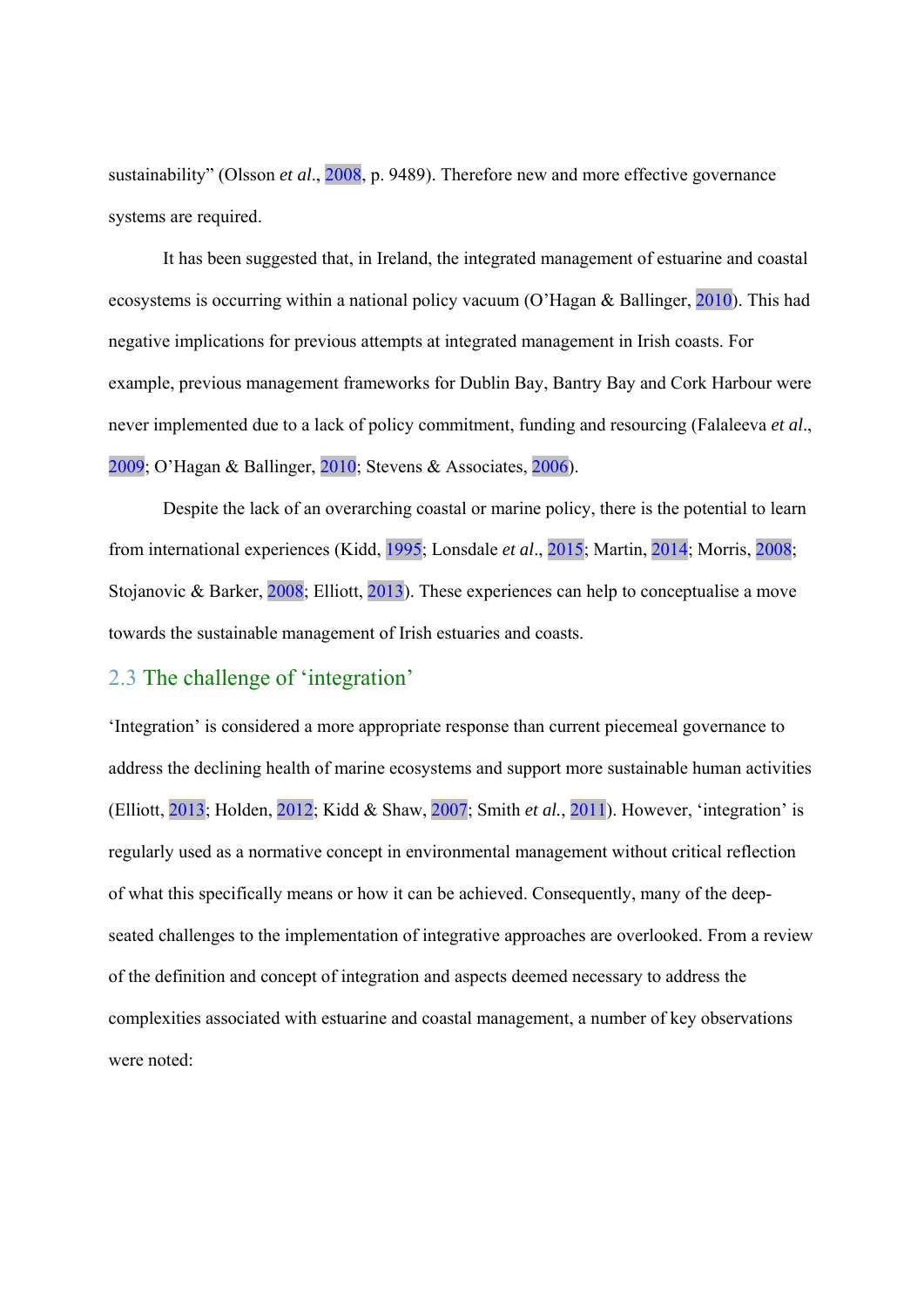- The term 'integration' is ambiguous and poorly defined in the literature relating to integrated environmental management.
- Sectoral policy integration is regarded as complex with few examples of best practice (Mullally & Dunphy, 2015; Stead & Meijers, 2009; Velázquez Gomar, 2016).
- With regards to 'integration tools' i.e., approaches, strategies and instruments Runhaar (2016) determined that their performance was usually modest and that expectations should be realistic.
- In relation to territorial (i.e., land-sea) integration, there are many issues in the marine environment that differ from land-use planning  $-$  i.e., more focus on natural resources and economic development, and less upon social concerns; in addition, poorly developed understanding of the marine environment, including the scale and significance of land-sea interconnectivities and its 3D nature, is reported by Kidd & Shaw (2013).
- Organisational/institutional integration must have capacity to address the extensive environmental legislation emanating from the EU which has resulted in an excessively complex administrative and organisational structure for the management of estuaries and coasts.
- The integration of stakeholders in environmental governance tends to be tokenistic to date in coastal and marine management (Flannery *et al.*, 2016).
- The management of estuarine and coastal environments requires an extensive range of knowledge, skills and resources (Borja *et al.*, 2016).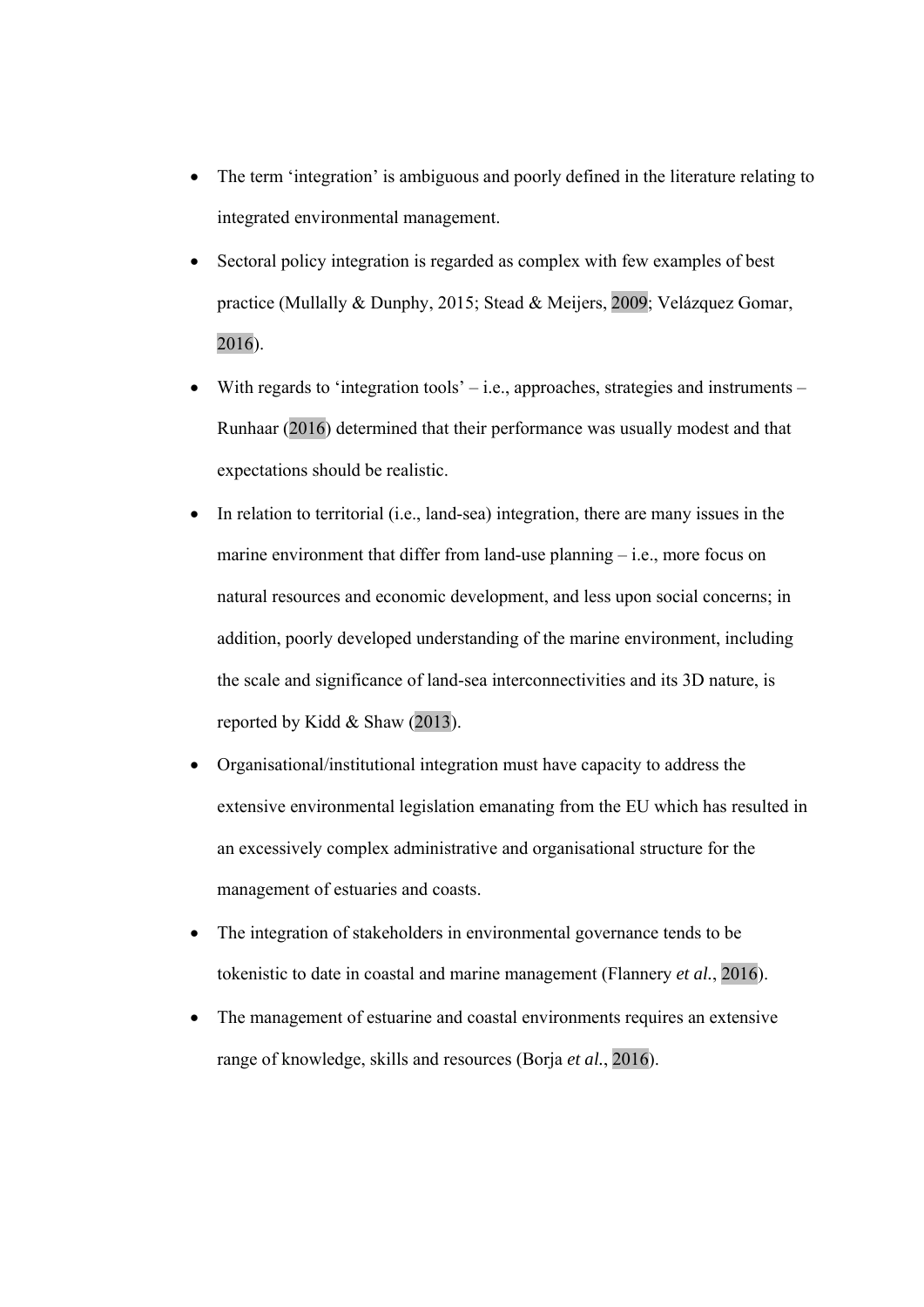These observations highlight a number of challenges for integration. However, there are clear benefits to using integrated environmental management as a potential approach towards the sustainable management of estuaries and coasts. As proposed by Cairns (1991, p. 5) integrated environmental management (IEM) is the "co-ordinated control, direction or influence of all human activities in a defined environmental system to achieve and balance the broadest possible range of short-and long-term objectives". Additional benefits of IEM include improved ecosystem status, potential for sustainable multiple use, cost savings and economic competitiveness, effective compliance with legislation and enhanced environmental awareness.

It is acknowledged, therefore, that IEM is an 'ideal type' rarely achieved in practice because of path dependency and institutional inertia.

### 3 Methodology

A critical analysis of the concept of integration and IEM was conducted. Following this appraisal, a suite of sustainability principles of IEM was devised specifically for an Irish context. These principles, along with a review of IEM processes and an analysis of international IEM practical examples, helped to guide the development of an integrated Environmental Management and Monitoring System (EMMS) for Irish estuaries and coasts. The proposed EMMS was based on a normative ideal of IEM and comprised a nine-stage step-by-step process for Irish estuaries and coasts which is described in section 4.

The normative model of EMMS was used as a heuristic device in two Irish case studies to evaluate existing management approaches within these sites, and to explore with stakeholders how the EMMS could be used to achieve integration on a national basis. The two Irish case studies selected were the Shannon Estuary and Dublin Bay, which were in the process of progressing their own innovative estuary and bay management initiatives. These case studies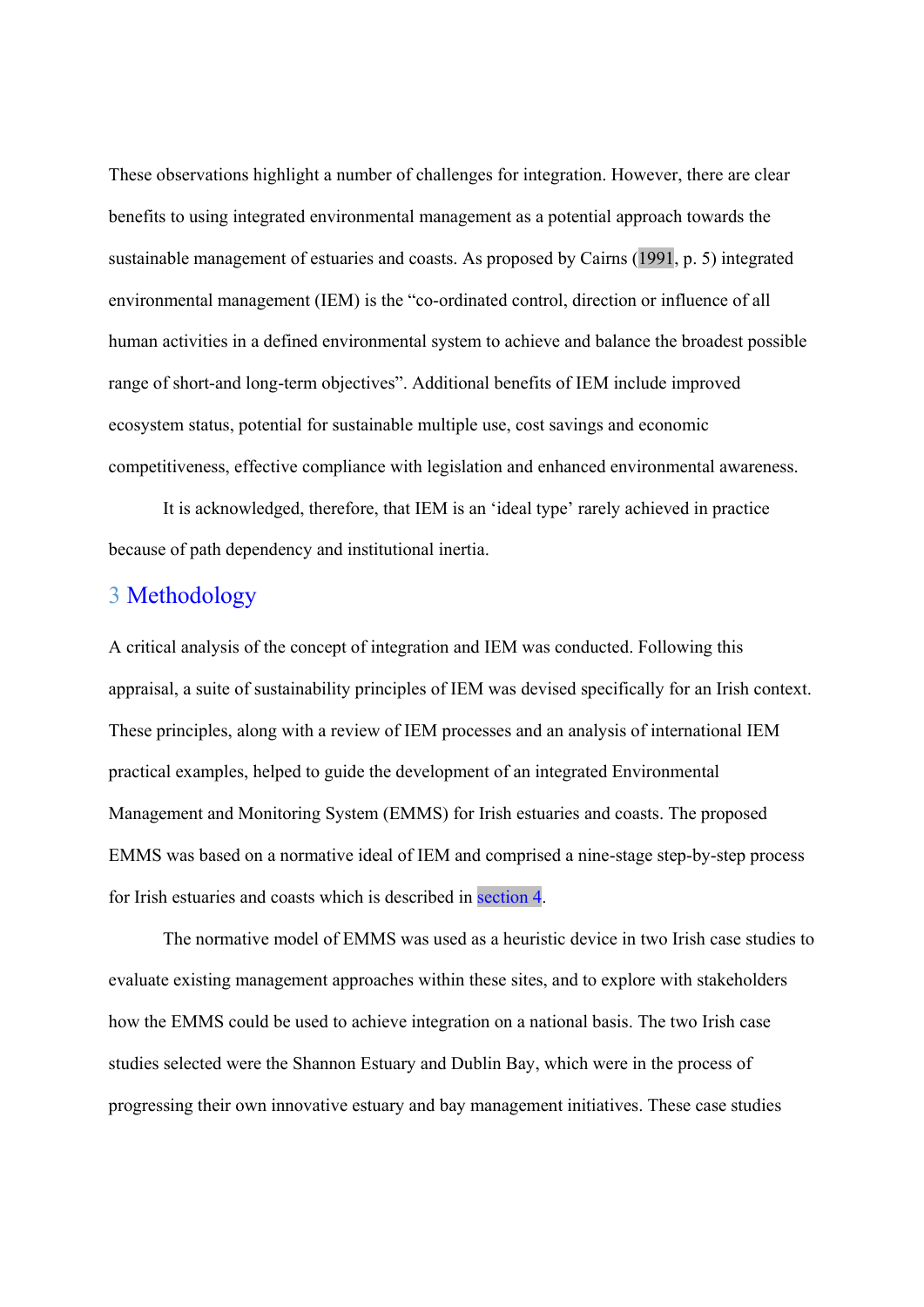represented opportunities to learn about the challenges facing the implementation of the normative model of EMMS. Two one-day workshops were held in each of the case studies and were attended by over 50 stakeholders from a range of organisations including government departments, agencies, local authorities, regulators, research institutes, NGOs, local industries and interest groups. The purpose of presenting the EMMS at the workshops was to instigate a discussion with the stakeholders around existing management initiatives and to consider how the EMMS could be used to achieve sustainability.

Following the workshop events, transcripts were thematically analysed using the software, Atlas TI. The findings revealed that under current management conditions – i.e., without broader institutional change – a normative model of integration was unlikely to achieve the ambition of long-term sustainability in estuaries and coasts. An alternative wider-system approach based on a long-term perspective was deemed necessary. Transition theory presented a more realistic means of conceptualising this change. A proposed 'integration transition pathway' which considers a multi-level and multi-stage transition perspective was explored. This pathway incorporates the relevant stages of the EMMS deemed most effective by the stakeholders and judged to most likely achieve radical, incremental change over short- and medium-term phases. This approach is considered to be a more effective way of thinking about the challenges of sustainable management and provides a means of developing a long-term response to deepseated problems.

## 4 Development of a normative EMMS process for Ireland

A normative model of integration can be derived from:

• *Principles of IEM*: a set of 15 principles was devised specifically for Ireland and was based on international agreements and environmental protocols. The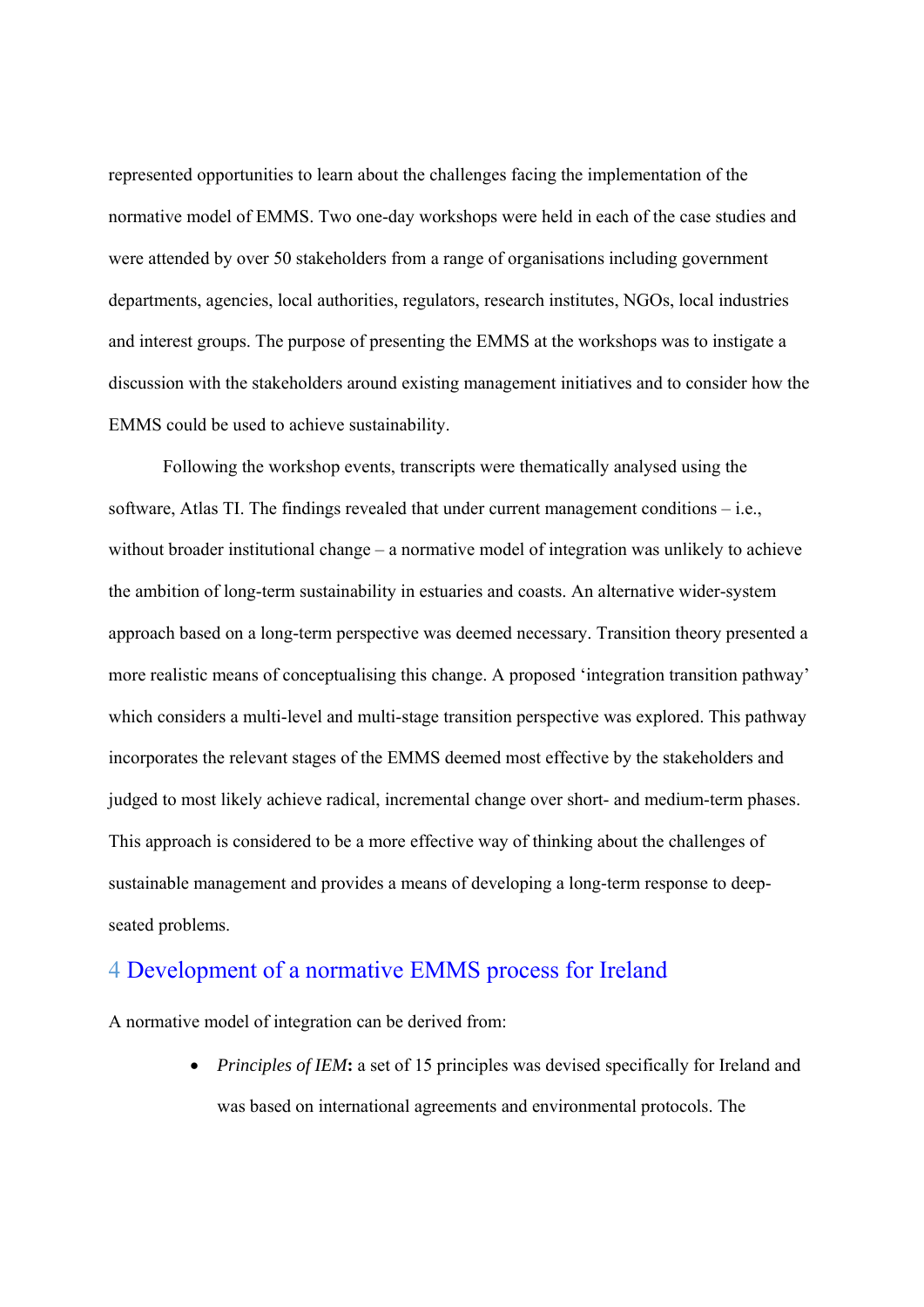principles were evaluated against a set of criteria based on Elliott's (2013) ten interlinked 'tenets' to achieve successful and sustainable marine management. The principles were revised accordingly and are at the core of the proposed EMMS, which aims to ensure an inclusive, fair, integrated and sustainable management process.

- *Integrated processes*: a review of integrated processes related to estuarine and coastal management was conducted and included: environmental management; integrated environmental management (IEM); integrated water resource management (IWRM); integrated coastal zone management (ICZM); ecosystembased management (EBM); integrated ecosystem assessment (IEA); and marine spatial planning (MSP). This review clarified that there are a number of common and pertinent stages relevant to progressing the proposed EMMS step-by-step process.
- *International practical examples*: the practical implementation of these integrated approaches has been analysed within international examples and included examples of ICZM and estuary management plans in England, coastal and marine planning in Scotland, estuary management in the United States and local community-based initiatives in Ireland. This analysis was to further examine and evaluate the effectiveness of such approaches. These examples help to understand real-world contextual conditions pertinent to the implementation of an integrated approach.

Based on the principles of IEM and the review of integrated processes and international examples, a nine-stage step-by-step normative EMMS has been devised and outlined as follows: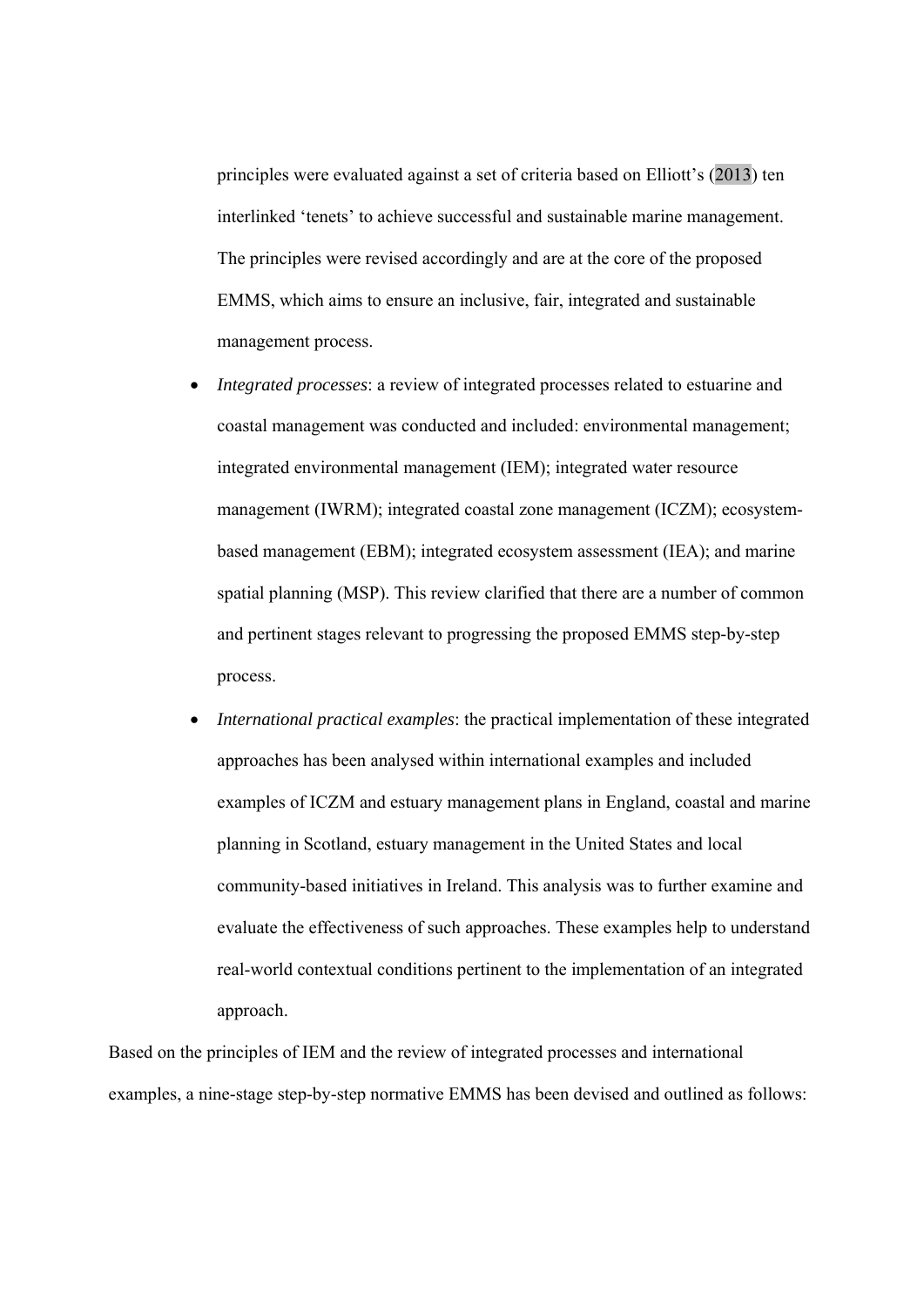- Stage  $1$  Determine vision and objectives
- Stage  $2$  Understand ecosystem status
- Stage  $3$  Determine ecosystem indicators and reference trends
- Stage 4 Determine appropriate action
- Stage 5 Framework planning phase
- Stage  $6$  Formal adoption
- Stage  $7$  Implementation
- Stage 8 Monitoring and evaluation
- Stage  $9 -$  Adaptation

To test the robustness and rigour of the proposed EMMS, an evaluation exercise was carried out using a set of criteria to check the intended stages and steps for integrated management. The principles of IEM were used once more in this instance, along with a set of essential and desirable criteria derived from the review of integrated processes and international practical examples. The evaluation process suggested that the EMMS was conceptually fit-for-purpose before being used as a heuristic device in the Shannon Estuary and Dublin Bay. While such normative ideas are present in much policy and institutional discourse, the realities of environmental governance mean that they face substantial challenges in implementation.

5 Identifying and unravelling governance challenges in Irish estuarine

## and coastal management

As discussed in section 2, there are extensive legislative and regulatory requirements for the management of estuaries and coasts. These represent a magnitude of external pressures from international and European organisations that play an important role in speeding up or slowing down a change in Irish governance. These 'top-down' developments on their own, or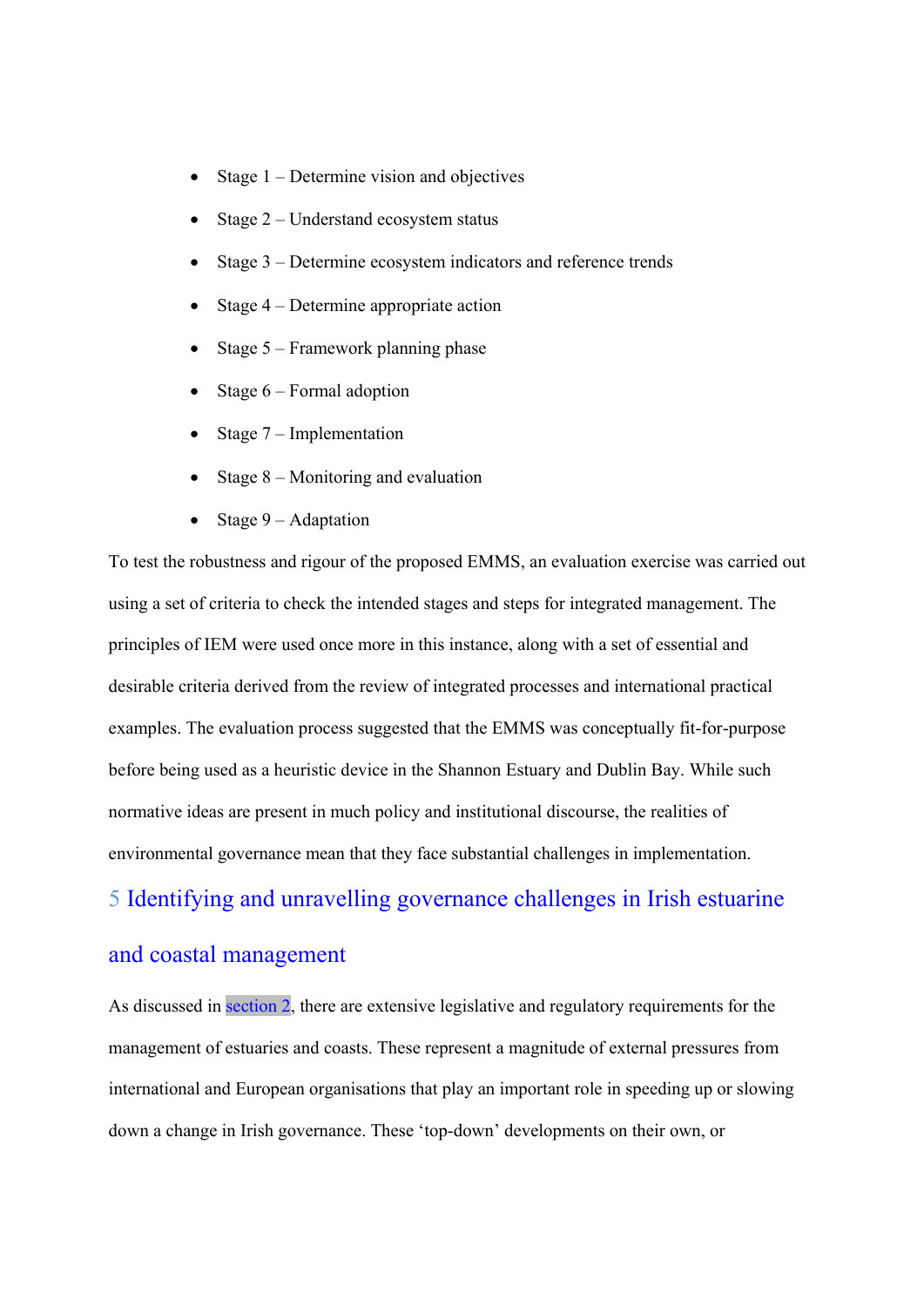simultaneously with 'bottom-up' local initiatives, have the potential to exert pressures on the institutions leading to cracks, tensions and windows of opportunity for change (Kuzemko *et al*., 2016). These dynamic developments can trigger the evolution of a more integrated system of estuary and coastal management and are explored in these two Irish case studies.

#### 5.1 The Shannon Estuary case study

The Shannon Estuary is the largest estuary in Ireland, located on the west coast where the River Shannon meets the Atlantic Ocean. The estuary area is a multi-functional zone, with the waters and adjoining lands supporting a range of functions, uses and activities.

The Strategic Integrated Framework Plan (SIFP) for the Shannon Estuary is a recent example of a co-ordinated approach to integrated management in Ireland (Clare County Council *et al*., 2013). The SIFP, developed by a multi-agency steering group comprising 18 organisations, sets out an integrated marine and land-use planning strategy which facilitates economic growth and promotes environmental management within the Shannon Estuary. The SIFP, however, continues to be implemented in accordance with a plethora of international and national legislation, while the management of the estuary is still the responsibility of numerous governmental departments and agencies. Therefore, despite the external legislative pressures, the current governance system is still resisting change and so local initiatives such as the SIFP strive to exert pressure using a 'bottom-up' approach.

#### 5.2 Dublin Bay case study

Dublin Bay is located on the east coast of Ireland, immediately adjacent to the city of Dublin. Dublin Port, the largest in Ireland, is located within Dublin Bay and represents a gateway into the country for millions of visitors each year.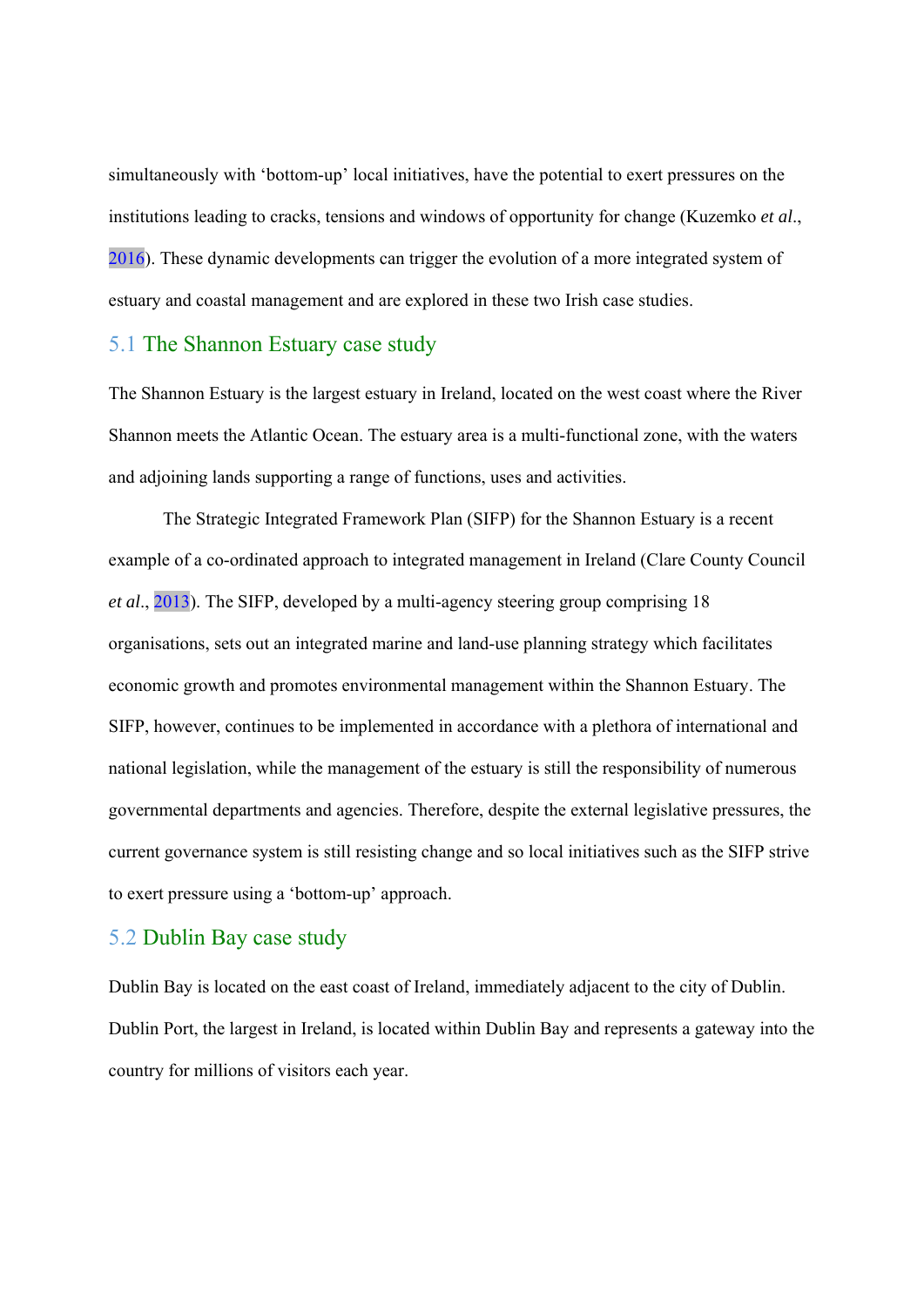Currently, there is no person or body with sole responsibility for Dublin Bay and there is no integrated plan for the bay area. This is despite numerous plans having been prepared over the years, including city and county development plans, regional strategies and specifically commissioned studies for the bay and surrounding region (O'Hagan, 2010).

The Eastern and Midland Regional Assembly (EMRA) in association with the Celtic Seas Partnership<sup>i</sup> (CSP) recently developed a new strategic management framework (SMF) for Dublin Bay. This has been significant in enhancing stakeholder engagement in the management of the marine resource and has relevance in terms of assisting government in the implementation of the MSFD and MSP in Ireland (EMRA, 2016). The project provided a platform for bringing local, regional and national stakeholders together and found that there was a desire among stakeholders and politically elected representatives to become involved in marine management. The CSP, however, was an EC LIFE+ funded project which finished in December 2016. The follow-up implementation of the SMF for Dublin Bay will be challenging, particularly beyond the lifetime of the project.

The future of the projects in the Shannon Estuary and Dublin Bay is unclear. If there is no political, policy or resource commitment then these initiatives may stall. This type of 'business as usual' approach, or 'status quo' in terms of current management arrangements for estuaries and coasts, may result in a system 'lock-in' as a result of minimal institutional change. To avoid such system outcomes a radical and alternative approach to the current status quo in Irish governance is required. In the two case studies, institutional barriers are examined in more depth as are their potential impacts on future integrated management approaches using the proposed EMMS step-by-step process. These findings will shape how the development of an appropriate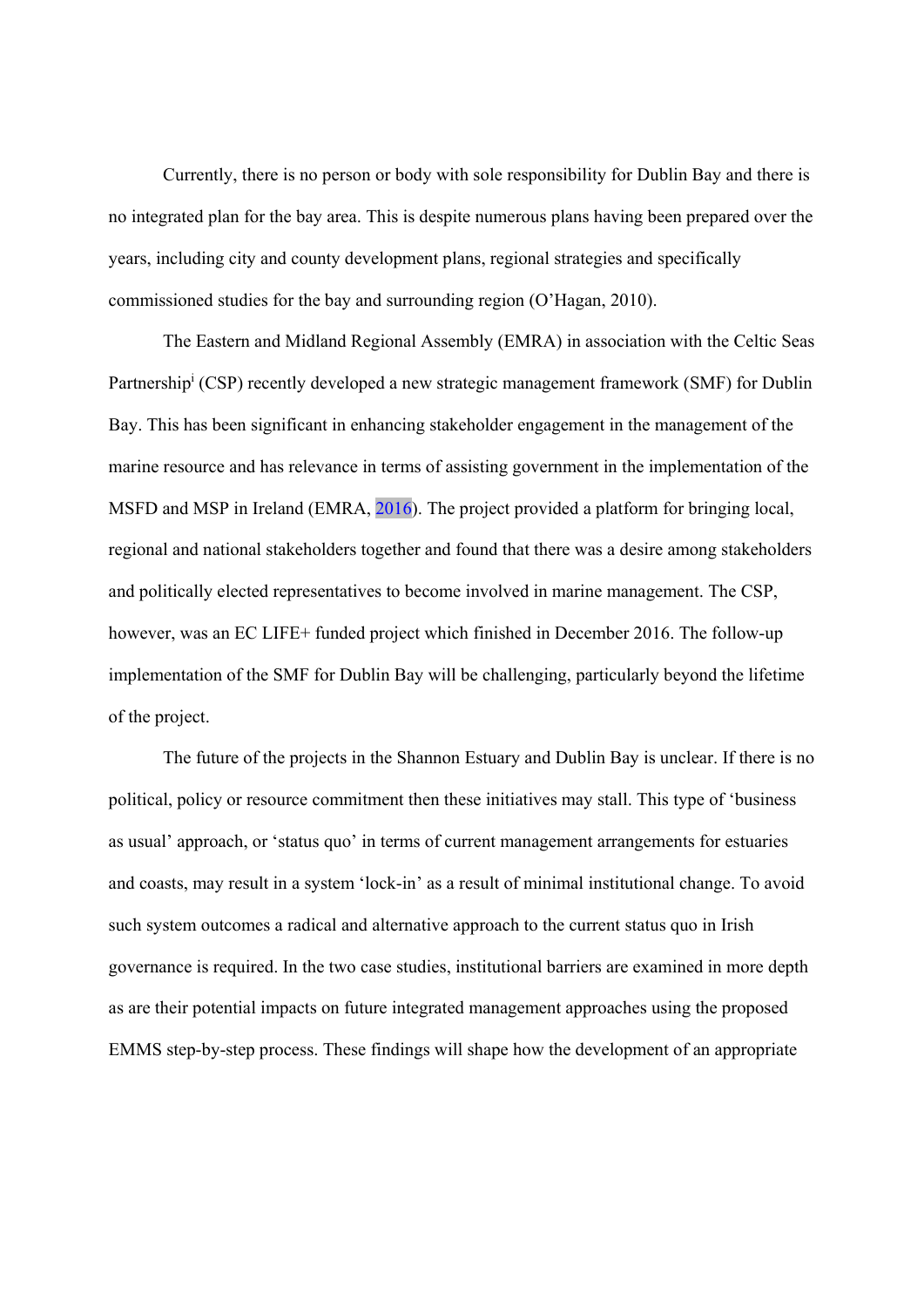approach towards the integrated and sustainable management of Irish estuaries and coasts is ultimately achieved.

#### 5.3 Exploring current and potential management initiatives

At workshops arranged for each case study, each of the stages of the proposed EMMS was analysed with key stakeholders. The positive aspects of the EMMS process were noted and will be incorporated into the final recommended approach. The opportunities and challenges identified as part of the analysis reflected the possibility of implementing the EMMS process within the current governance arrangements in place in the case study sites. A significant number of constraints were highlighted by the workshop participants which will make the implementation of the EMMS difficult within current institutional structures. These relate to: *weak vision, insufficient leadership, uncertainty of resources, lack of policy commitment, inconsistencies between and across government, uncoordinated collection of data and information, inadequate stakeholder engagement, insufficient implementation and communication difficulties.* For example, during the stakeholder workshops it was evident that there was an absence of a political or government vision for estuary and coastal management in Ireland. The ongoing delays in finalising and adopting the Foreshore Bill<sup>ii</sup> and transposing the MSP directive by means of regulations rather than through primary legislation emphasise the weak vision, lack of leadership and policy commitment of the government in terms of leading the way on integrated marine and coastal management. Some workshop participants also felt that evolving political regimes and short-termism resulted in a lack of commitment and support from politicians for local initiatives. Instead, local initiatives had to compete with other priorities and objectives as well as opposing views and vested interests. Stakeholders highlighted further aggravating issues such as uncertainty over resources, inadequate engagement with citizens and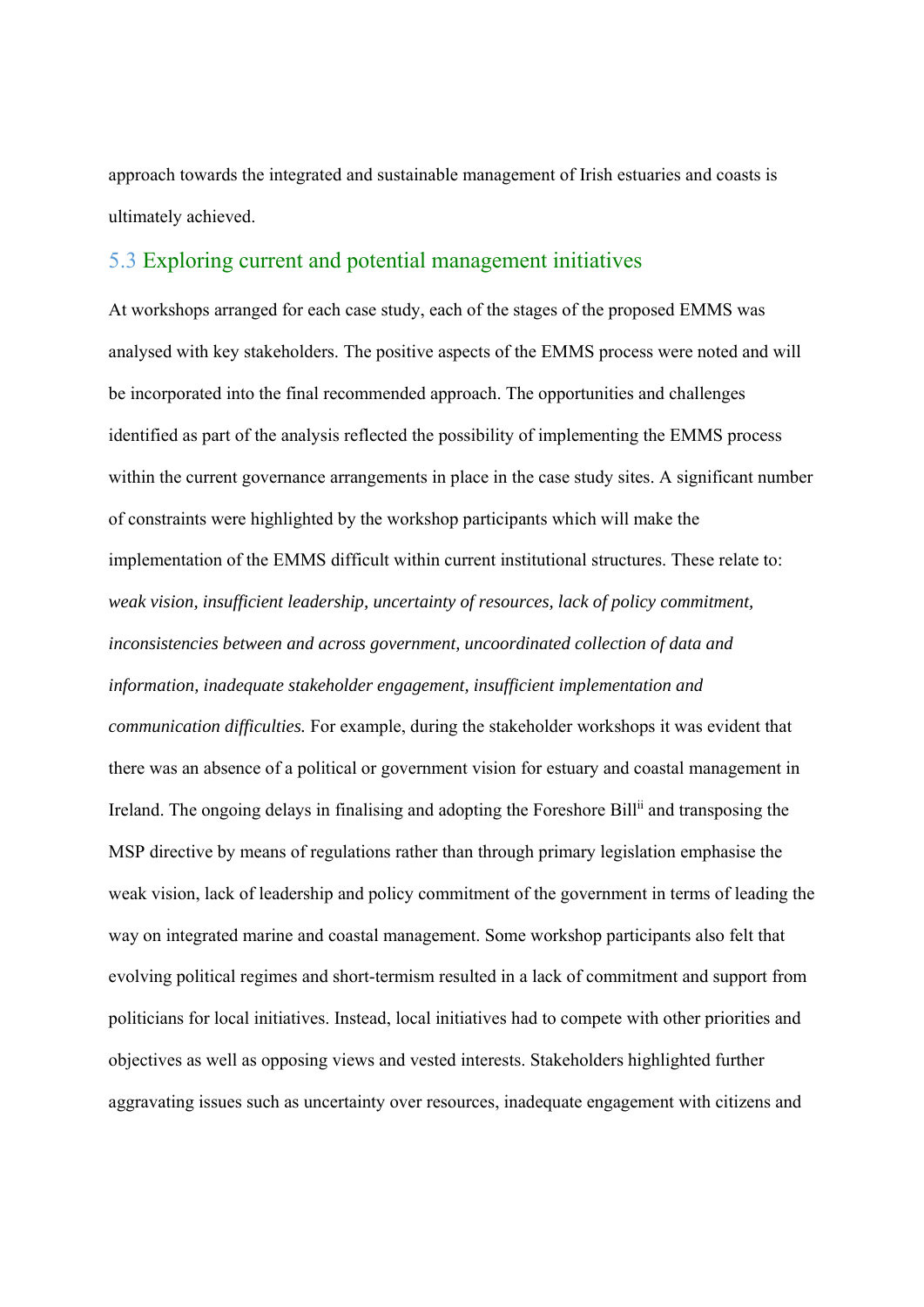lack of trust and communication. These barriers reflect a need for fundamental institutional transformation in the areas of legislation, administration, policies, behaviour, culture and practice. In addition to path dependency and institutional inertia, these combined challenges will limit the EMMS in addressing the long-term sustainable management of estuaries and coasts. It is evident, therefore, that a new paradigm is required to deal with these wider political, economic, ecological and environmental problems based on a longer- term perspective. Before identifying solutions, it is necessary to understand these problems in relation to their causes and this will require breaking down the structures in which they are embedded (Grin, 2010).

The findings from the workshops and stakeholder analysis revealed that there were a number of challenges facing estuary and coastal management which are unable to be addressed through more normative approaches to policy development and incremental institutional reform.

In spite of external or 'top-down' pressures from the EU in terms of directives and 'bottom-up' pressures from local initiatives, there has been resistance from the institutions to radically change or transform current government arrangements in Ireland. This inability to move beyond the existing paradigm is regarded as a 'persistent problem'. Persistent problems have been described as the governance equivalent of Rittel & Webber's 'wicked problems' which are usually associated with policy-making (Rittel & Webber, 1973; Verbong & Loorbach, 2012). Persistent problems cannot be solved by current policies alone; instead they require the application of innovative societal governance approaches (Verbong & Loorbach, 2012).

These institutional challenges at a national level manifest at a local level. The main issues which emerged from the empirical research of the case studies are all typical of persistent problems, as they exhibit similar characteristics to those identified by Schuitmaker (2012), i.e.,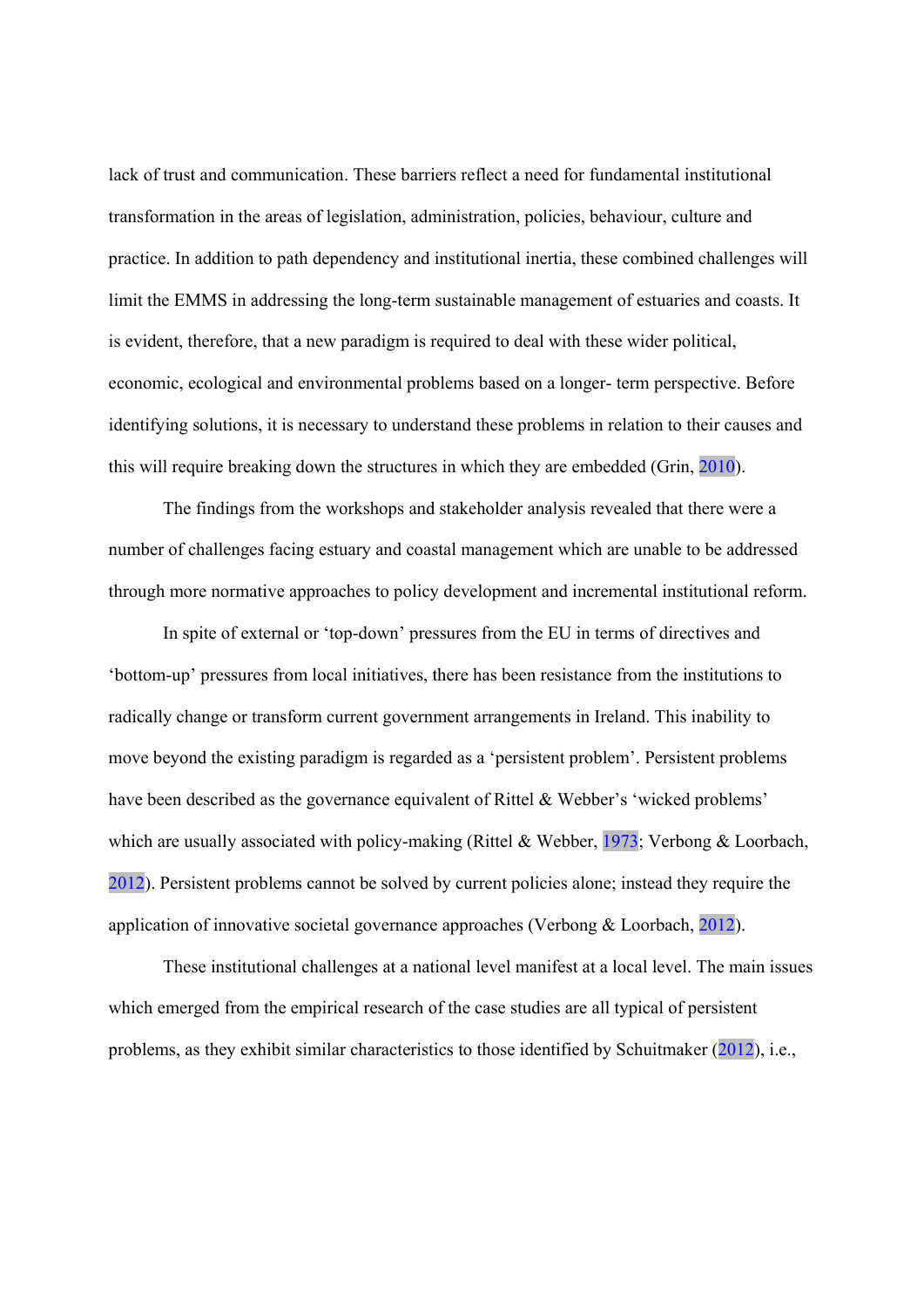complex, uncertain, difficult to manage and difficult to grasp. These characteristics of persistent problems in estuarine and coastal management are summarised as follows:

- *Complex:* estuaries and coasts are socio-economically and ecologically important environments. They are sites of competing and conflicting uses and users. They are associated with fragmented governance arrangements. Previous integrated approaches in Ireland have had mixed success. There are inconsistencies with existing policies across and between levels of government.
- *Uncertainty:* as previous attempts at integration in Ireland have proven, no successful solution exists in terms of a co-ordinated approach to managing these environments. Lack of vision, political will, diversity, policy commitment, resourcing and insufficient leadership have contributed to uncertainty in the past. Additionally, despite the availability of more information and data, scientific and technical expertise, the reduction of uncertainty by more knowledge has not always been possible. The inconsistent provision of funding has limited innovative local initiatives.
- *Difficult to manage*: in Ireland, various departments have responsibilities for the management of estuaries and coasts. Many different actors are involved, representing different interests. From the case studies, it was evident that there is a view among stakeholders that some groups have been overlooked during previous attempts at integrated management.
- *Difficult to grasp:* due to the current fragmented governance and policy vacuum, there is no clear structure in terms of responsibility, leadership, guidance, direction, decision-making, information provision and implementation for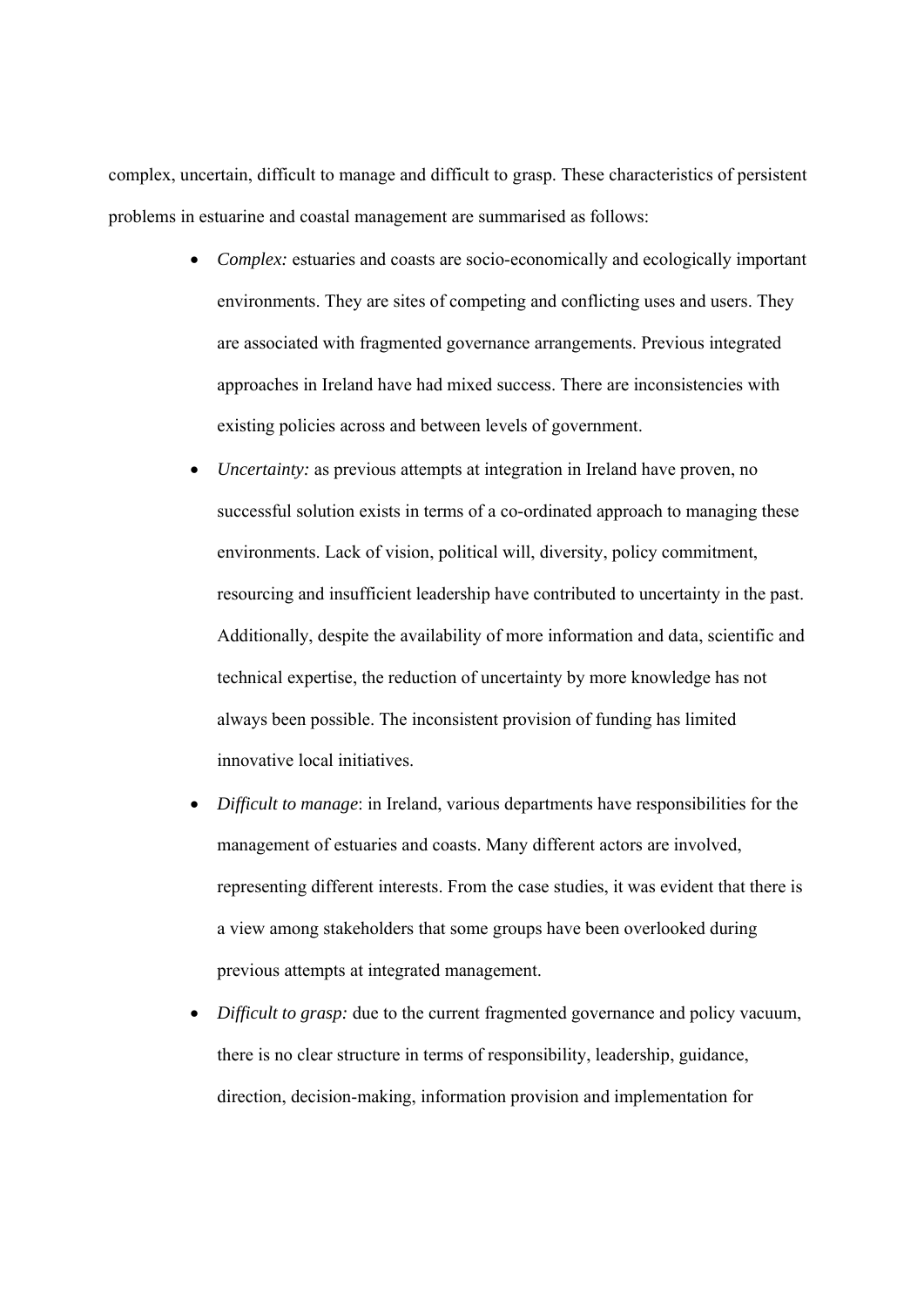integrated estuarine management initiatives. From the stakeholder workshops, it is clear that political anchorage is absent. There is a lack of a strong, long-term overriding vision which can guide future reform.

As explored through the Irish case studies, institutional arrangements have a tendency to be constrained by path dependency. This can result in unsustainable practices that become increasingly difficult to change (Schuitmaker, 2012). These institutional norms can have a constraining effect into the future (Greener, 2005) and can occur as a result of institutional inertia. To solve systemic problems, a process of transformation involving both a change in established patterns of action and in the structures in which they take place (system innovation) is needed. An alternative theoretical framework which builds on the positive aspects from the case studies and addresses the key symptoms of persistent problems is explored in the next section.

# 6 Transitions – an alternative perspective towards integrated

#### sustainability

Transition studies have emerged in the last two decades as a new field of research which aims to foster societal change towards sustainable development and are broadly concerned with the longterm process of radical and structural change (Grin, 2010; Loorbach & Rotmans, 2010; Rotmans *et al.*, 2001; van der Brugge *et al.*, 2005). The motivation for sustainable transitions is a radical diagnosis of 'persistent problems'.

A transition perspective recognises the need for a system-wide approach in dealing with persistent problems, which may be required in addition to an IEM managerial approach for estuarine and coastal management in Ireland. Three key elements of transition theory are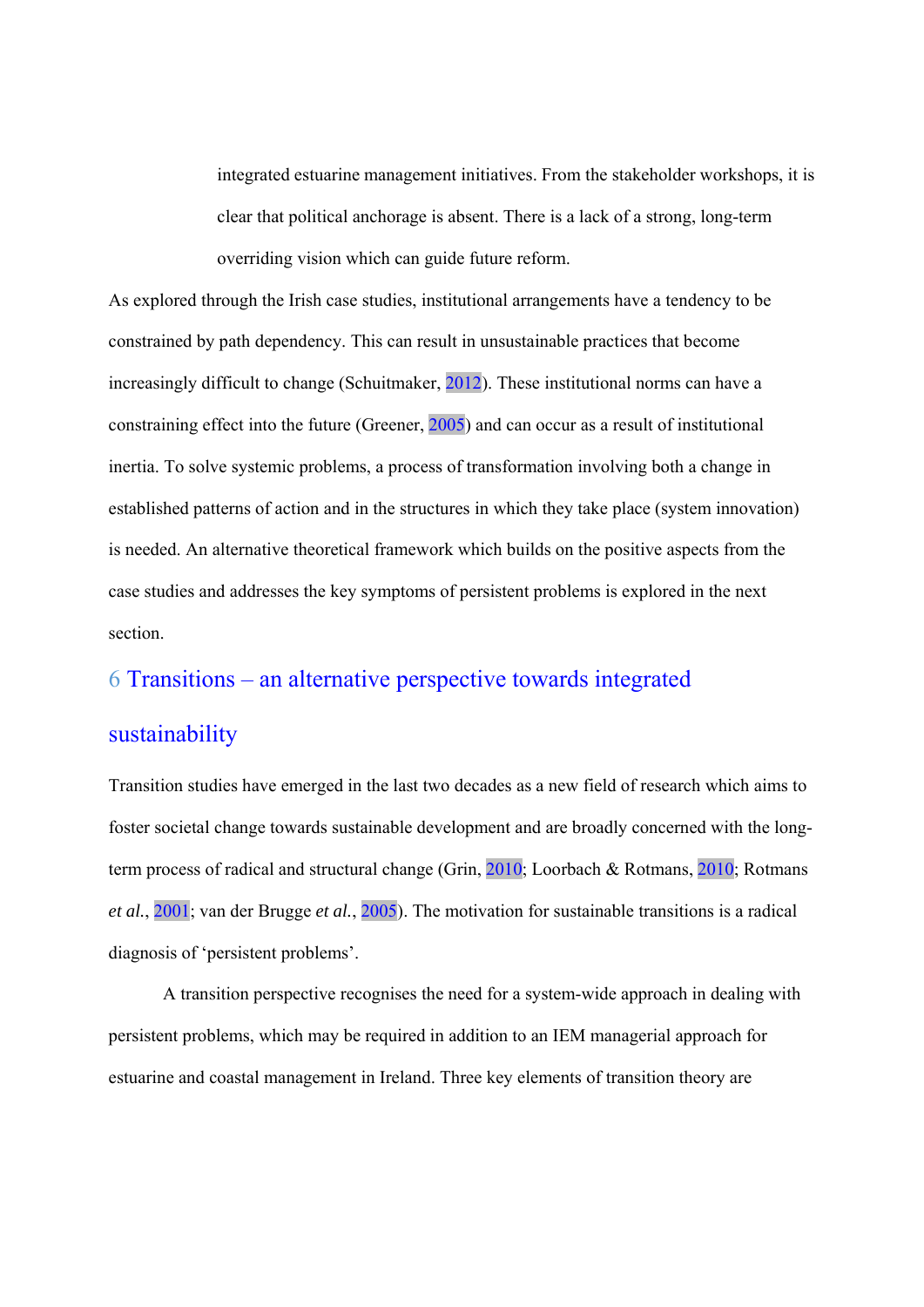particularly relevant in this context: multi-level perspective (MLP), the multi-stage concept and transition management (van der Brugge *et al.*, 2005).

### 6.1 Multi-level perspective (MLP)

This concept distinguishes between functional scale levels at which transition processes take place. These levels are referred to as niches, regimes and landscapes which have been used to describe technological changes in socio-technical systems (van der Brugge *et al.*, 2005; Grin*.*, 2010).

- *Landscape*: forms a broad external context determined by changes in the macro economy, politics, population dynamics, natural environment, culture and worldviews. This landscape level represents the wider context within which regimes operate and respond to relatively slow trends, long-term changes and large-scale developments or external shocks that play an important role in speeding up or slowing down a transition (Meadowcroft, 2005; van der Brugge *et al.*, 2005).
- *Regimes*: are dominant practices, rules and patterns of institutions, assembled and maintained to perform economic and social activities (Meadowcroft, 2005; van der Brugge *et al.*, 2005).
- *Niches*: are localised areas where innovation can first take place and consists of individual entrepreneurs and innovators willing to take a chance, alternative technologies and local practices. They are the seeds of transition (Geels & Schot, 2010).

The MLP is a useful analytical concept that helps to explain both how a system of environmental governance in Ireland operates and how it changes. An illustration of the MLP being applied to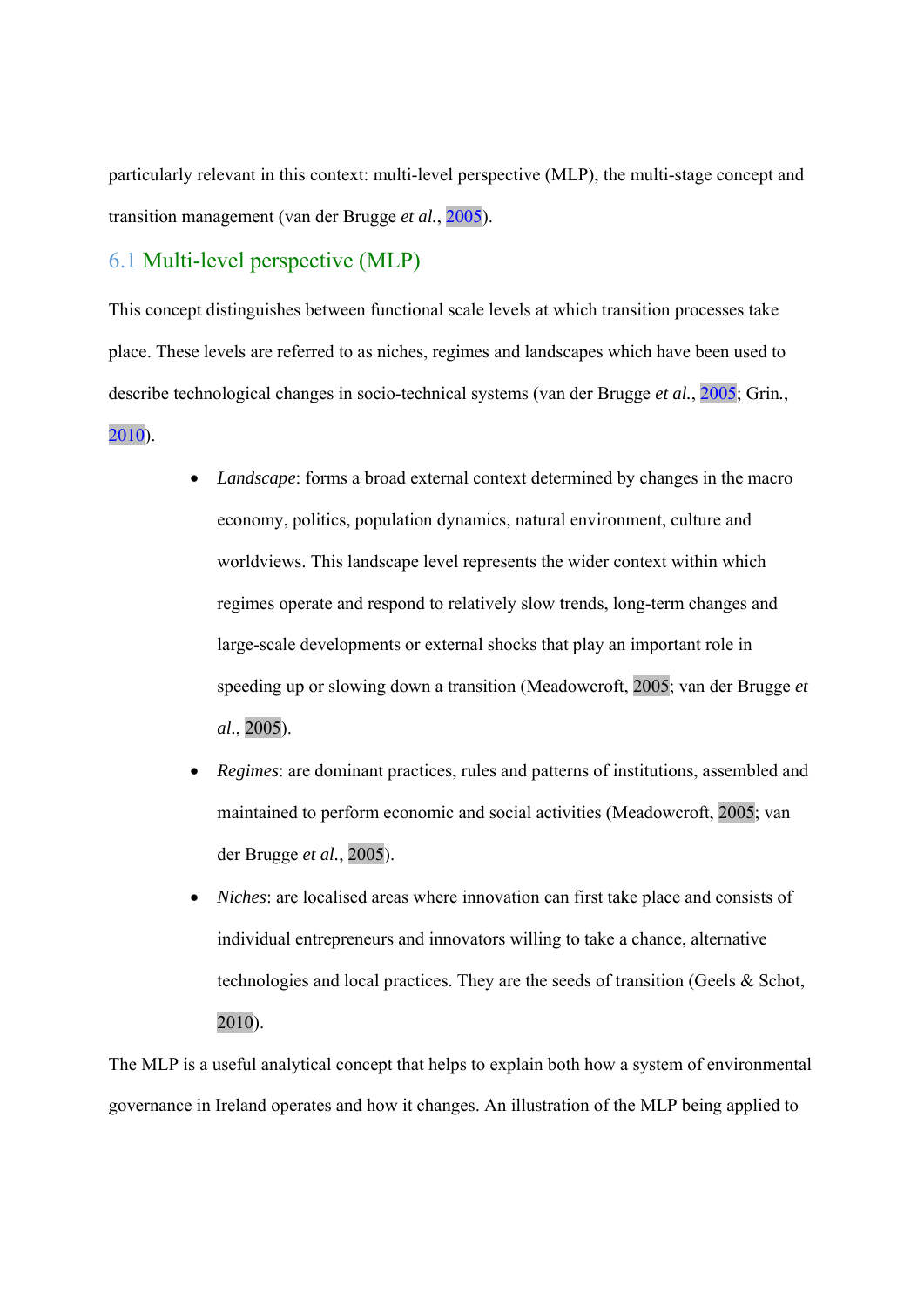an Irish estuarine and coastal context is outlined in Figure 4.1. At the regime level, the current legislative and regulatory context for estuarine and coastal management in Ireland is reflected in an adaption of Boyes & Elliott's (2014) 'horrendogram', while current governance arrangements and structures in Ireland are illustrated in an adaption of Boyes & Elliott's (2015) 'organogram'.

#### Figure 4.1 Here

The SIFP and the Dublin Bay SMF are types of innovative niches where partnerships were formed and individual actors are involved at the local level within the two case studies. Developing a management framework was a main aim of both projects, which opened up dialogue between key stakeholders and helped them to rethink current and future goals for each of their ecosystems. The SIFP, at a more advanced stage, has already influenced policy change at the county development plan level. By continuing to exert pressure on the marine policy regime, reinforced by European directives from the landscape level, this transition could continue to influence a system shift towards governance across the land-sea interface. As Olsson *et al.*, (2008) discovered, it is important to identify any political or policy window, as they offer opportunities for large-scale change. For example, the forthcoming Foreshore Bill in Ireland may present an opportunity for policy innovation in relation to estuary and coastal management. Similarly, it is important to create the right links, at an opportune time, around the right issues.

#### 6.2 Multi-stage concept

The multi-stage or multi-phase concept (Rotmans *et al.*, 2001) relates to "the systemic change of a dominant regime in four main phases" (Verbong & Loorbach, 2012, p. 10) which is usually illustrated by an S-shaped pattern. These phases include: 1) pre-development; 2) take-off; 3) acceleration; and 4) stabilisation. It is also accepted that the pathway towards stabilisation represents an 'ideal' transition. In this context, the system "adjusts itself successfully to the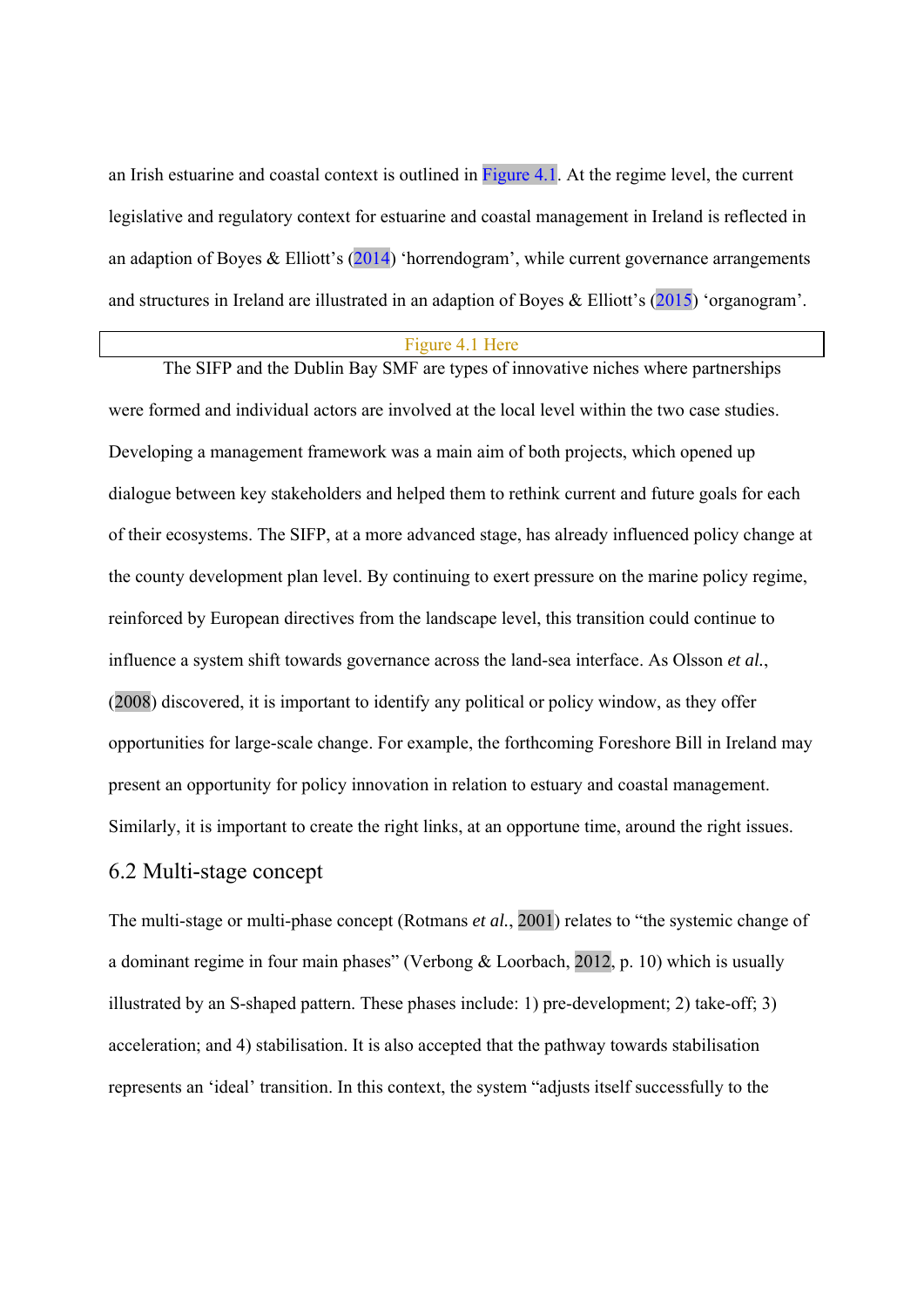changing internal and external circumstances, while achieving a higher order of organisation and complexity" (Rotmans & Loorbach, 2010, p. 127).

In an Irish context, previous unimplemented plans and strategies which had been prepared for coastal areas around Ireland can be conceptualised as never having made it beyond the pre-development stage of the multi-stage concept. There are a number of examples where 'non-ideal' transitions can occur. These manifestations, according to Rotmans & Loorbach (2010) include the following:

- Increasing path dependence: i.e., choices made in the past exclude different opportunities in the present, e.g., by ingrained behaviour or ideas that get stuck, so that a 'lock-in' situation emerges.
- Choices made early on can also reduce the necessary diversity, causing a niche 'burn-out' or system 'backlash'. This trajectory can be in response to either topdown or landscape pressures or from bottom-up or niche pressures.
- Due to insufficient knowledge, support or embedding in the system, this can lead to so much resistance that the system innovation path will be blocked.
- An overshoot collapse situation may occur. In this case a reverse transition takes place and the system collapses and eventually dies. This could occur due to external shocks and lack of system resilience.

These multi-stages and pathways suggest specific generic examples such as path dependency which could be recognised and understood, particularly in an Irish context.

### 6.3 Transition management

Transition management (TM) was developed as a new governance approach to facilitate and accelerate transitions – i.e., to influence the direction and speed of the change dynamics in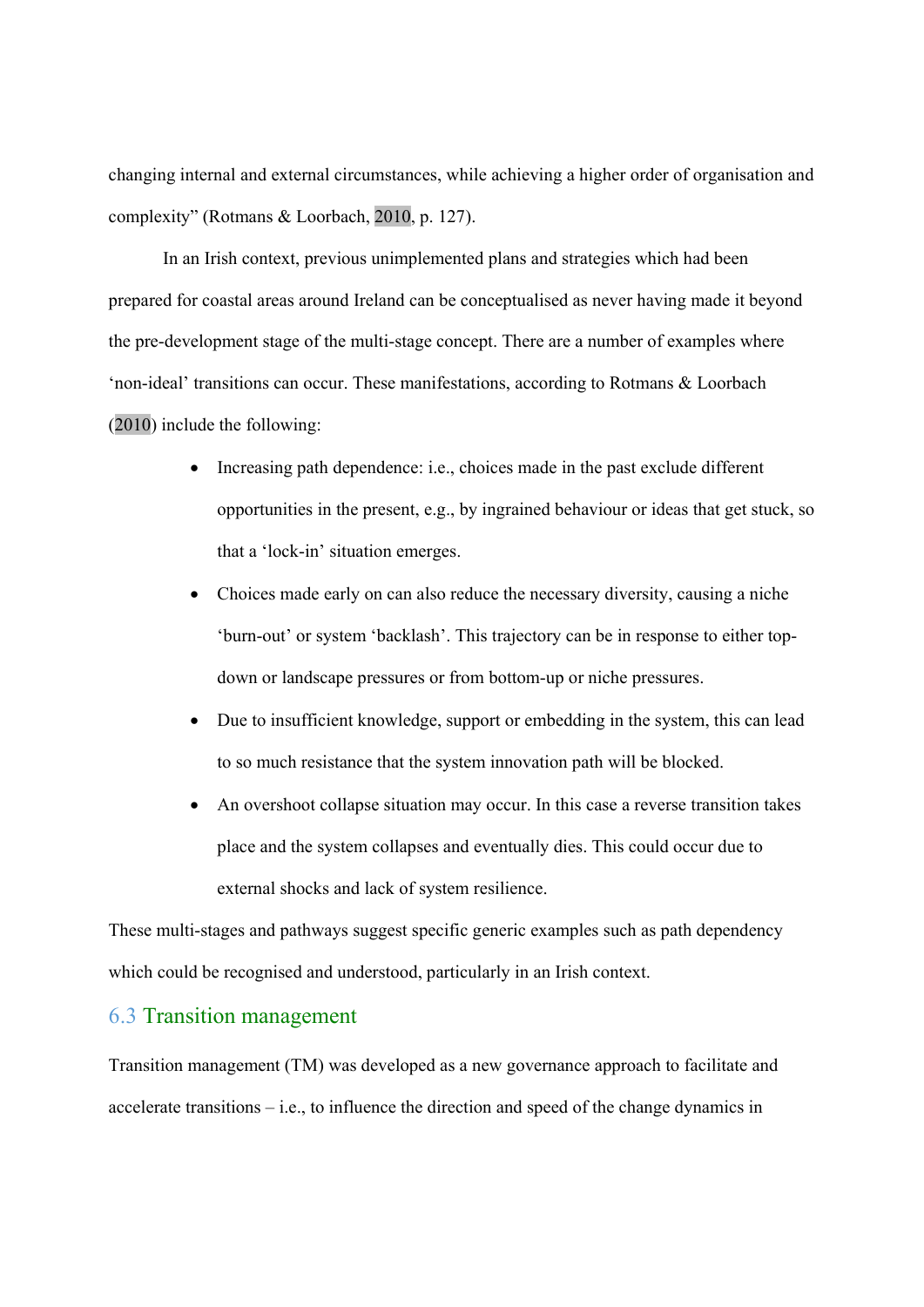contributing to end goals such as sustainability or integration. It ultimately co-ordinates multiactor processes at different levels through joint problem-framing, a long-term vision, innovation networks and experimentation, with the aim of achieving long-term sustainability (van der Brugge *et al*., 2005).

TM is a cyclical and holistic governance framework. The TM cycle comprises different activities coinciding with four stages (Loorbach & Rotmans, 2010; van der Brugge *et al*., 2005; Wittmayer *et al.*, 2014) at which policy and negotiation processes take place. Stage 1 focuses on establishing a transition arena and organising a multi-actor network. Within this arena, problem structuring, envisioning and the development of new paradigms and pathways can be developed. Stage 2 involves setting an agenda, coalition-forming and policy deliberation. Stage 3 is the main experimental phase and involves mobilising actors and executing projects and experiments. The fourth and final stage is the reflexive phase which encompasses monitoring, evaluation and learning. These stages will be important considerations in the development of potential pathways towards integrated sustainability at the coast and, in particular, the setting up of a transition arena. A transition arena is an informal and creative space for a group of innovative actors, from various backgrounds, to meet and construct new networks, discourses, agendas and experiments, with the aim of influencing policy and practice. This will be a significant deliberation, particularly when building on the progress of existing partnerships in local management niches.

It is clear that large-scale institutional change over the long term will be necessary to achieve integrated sustainability. Many of the IEM approaches, central to current research in estuarine and marine management (Elliott, 2013; Lonsdale *et al.*, 2015; Sardà *et al*., 2014) focus only on the intervention, leaving out the context and underlying systemic challenges and problems. The TM approach is more likely to deal with the complexities associated with estuary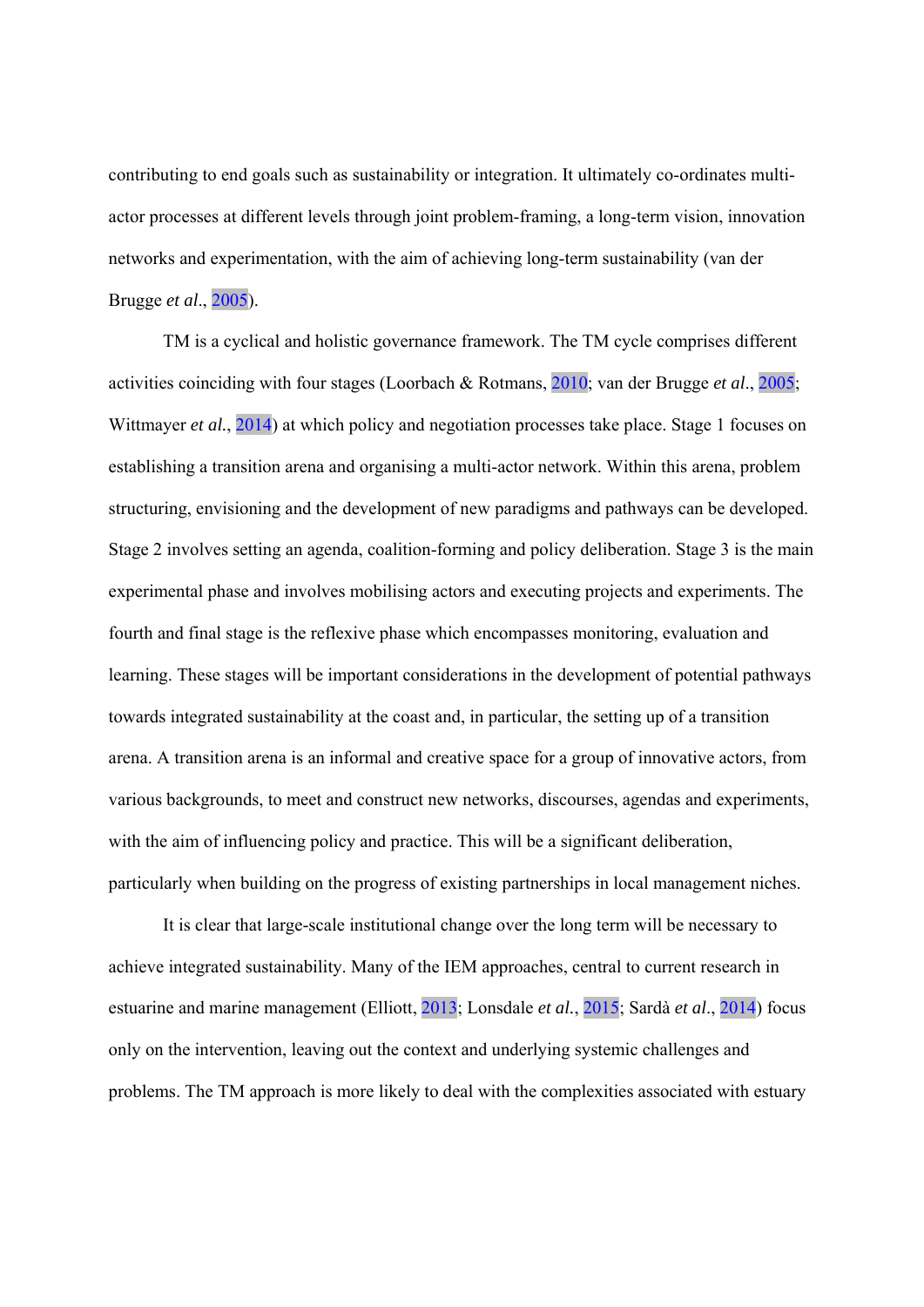and coastal management which requires a more inter-disciplinary, flexible and adaptive approach.

# 7 Proposed 'Integration Transition Pathway'

Based on the key research outcomes, a potential 'Integration Transition Pathway' has been devised for estuarine and coastal management in Ireland. This approach builds on the findings from the analysis of persistent problems, complexities of estuary management, governance challenges and institutional barriers to change. The pathway represents an amalgamation of the MLP, multi-stage and the TM approach and incorporates the effective IEM instruments within the proposed EMMS. The actions set out within the pathway are ultimately aimed towards system improvement and system innovation over the short, medium and long term. A summary of the recommended stages and actions is included in Table 4.1.

#### Table 4.1 Here

The persistent problems associated with system-wide weaknesses in environmental governance and regime impediments have, for many years in Ireland, hindered institutional, legislative, economic and socio-ecological systems change needed for long-term estuary and coastal management. To address these barriers to change, a TM pathway, centred on a shared, long-term, radical vision of sustainability, is recommended. This pathway should build up innovation networks of frontrunners with an ambitious agenda of reform for estuary and coastal management, starting with tangible breakthrough projects, similar to the SIFP for the Shannon Estuary, that illuminate the longer-term sustainability vision (Loorbach & Rotmans, 2010).

The 'Integration Transition Pathway' therefore recognises individual estuary management initiatives as feeding into a wider transition arena and a network of diverse actors that share the debate, thinking and experimenting. This creates conditions for upscaling and breakthrough of innovations (Loorbach & Rotmans, 2010).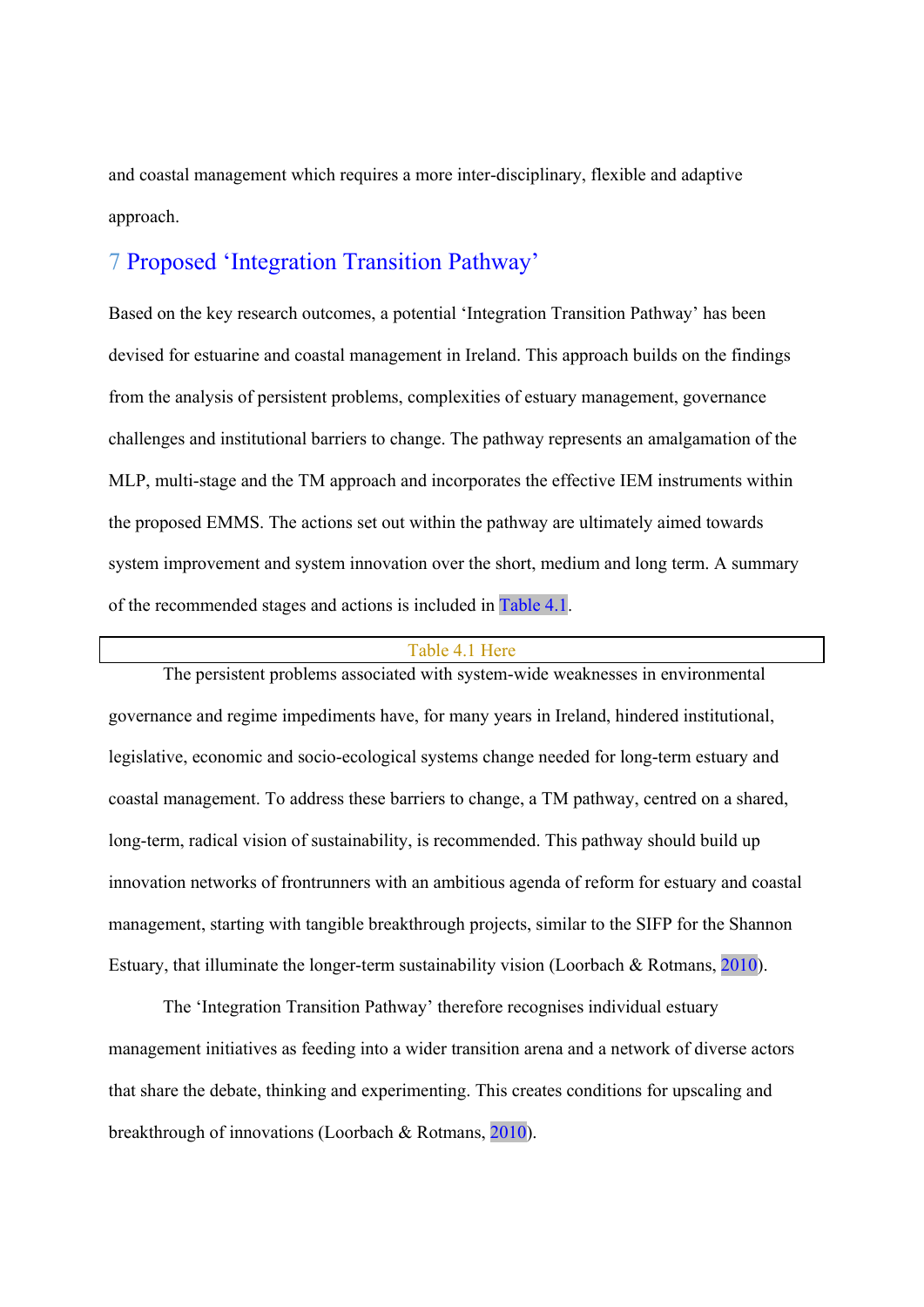The pathway provides guidance for achieving a desirable outcome such as the sustainable management of estuaries and coasts and a desirable direction for the transition as a whole. The suggested stages and actions within the pathway provide a structure to build on the dynamics of the Irish initiatives. It is not a universal blueprint and will have to be adapted to the specific and spatial circumstances and variations emerging throughout the process. As noted by Hansen & Coenen (2015) sustainability transitions are geographical processes which should be analysed in a regional context having regard to place as a heterogeneous and situated construct (Murphy, 2015), as evidenced from the Irish case studies.

### 8 Conclusions

Estuaries and coasts are highly dynamic and complex ecosystems under significant development pressures which require anticipatory and adaptive management systems that go beyond the existing ways in which policies and strategies are developed (Virapongse *et al.*, 2016). A new kind of governance is needed that develops large-scale institutional change based on a long-term perspective. A process of long-term transformation which incorporates innovative short-term actions based on good practice of integration and environmental sustainability provides a potential solution to this.

As the motivation for sustainable transitions is a radical diagnosis of persistent problems, transition theory presented a more realistic means of conceptualising the long-term change required. Transitions are presented as a new way of realistically progressing towards sustainability. The key concepts discussed in relation to the MLP and the multi-stage pathways have been most effective in contemplating the problems relating to environmental governance and understanding how potential transitions can materialise in estuary and coastal management from innovative niches and external developments. TM is a new governance approach which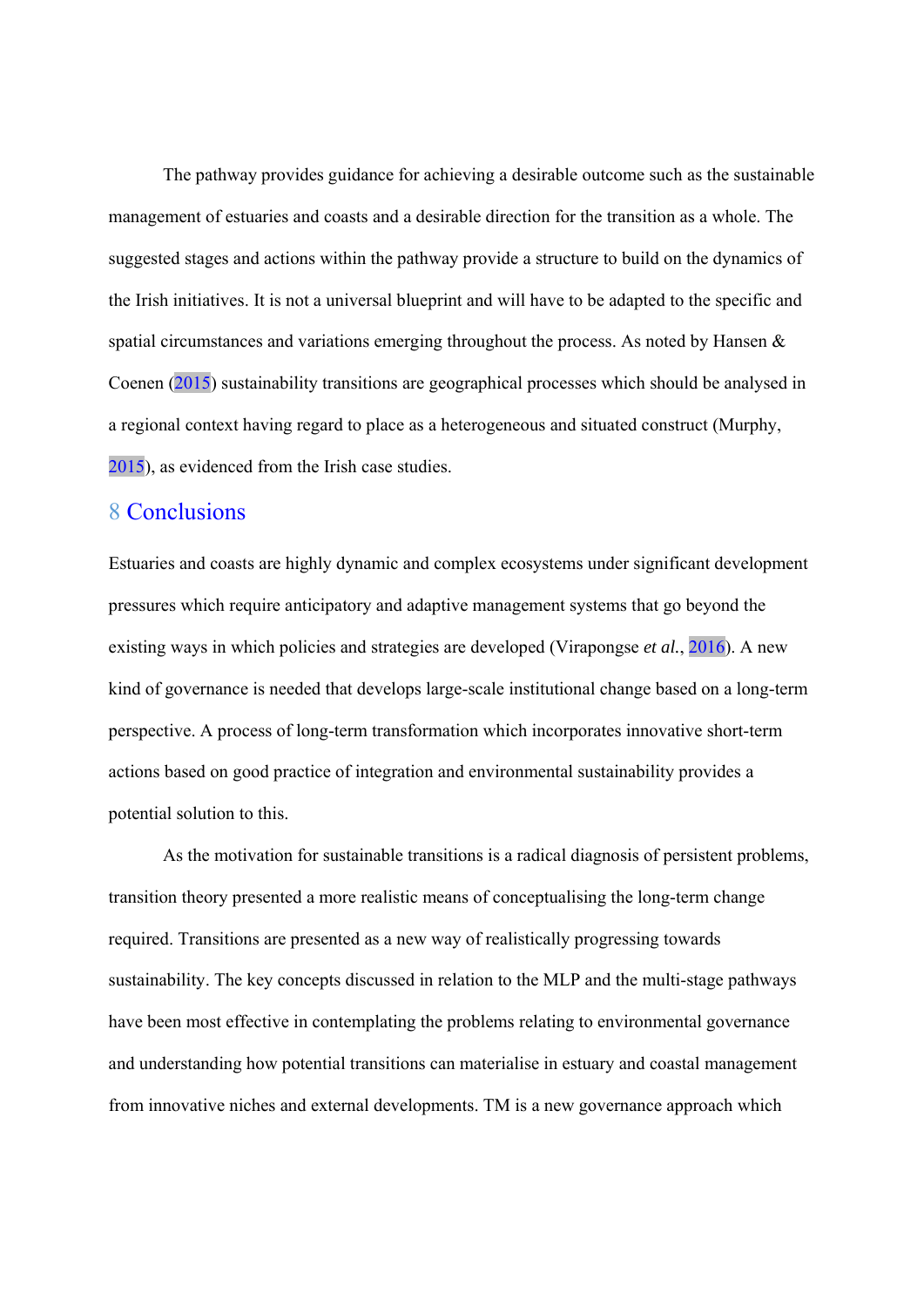promotes collective choices and learning at different levels through lengthening time horizons, building networks among innovative stakeholders, focusing on sectoral and spatial dynamics and integrating economic, social and environmental considerations in process and policy design. By exploring different options, flexibility is maintained, which is necessary when dealing with great uncertainty and complexity in environmental governance.

An 'Integration Transition Pathway' is proposed based on an amalgamation of the MLP, multi-stage and TM concepts. The actions set out within the pathway are ultimately aimed towards system improvement and system innovation over the short, medium and long term. This approach is considered a more viable means of facilitating sustainable integrated management of estuaries and coasts within long-term governance change. These recommendations align with the overall aims of this edited volume – to address the limitations of transitions research by spatially focusing on two Irish coastal case studies.

It is acknowledged that further research is necessary to advance this conceptual framework in estuarine and coastal management. In particular, future investigation would contribute to a better understanding of barriers to change and therefore help in the design of different pathway options towards sustainability. A particular emphasis would be on establishing transition arenas, championing change agents and encouraging further experimentation, innovation, learning and change. The piloting of coastal case studies and evaluating a range of TM pathways with interested stakeholders would promote further discussion and debate among environmental and marine researchers, policy-makers and decision-makers, with the potential to address unveven development and power imbalances.

A focus on the learning-by-doing and doing-by-learning philosophy can help to guide flexible and adaptive governance strategies that reflect on and draw conclusions from activities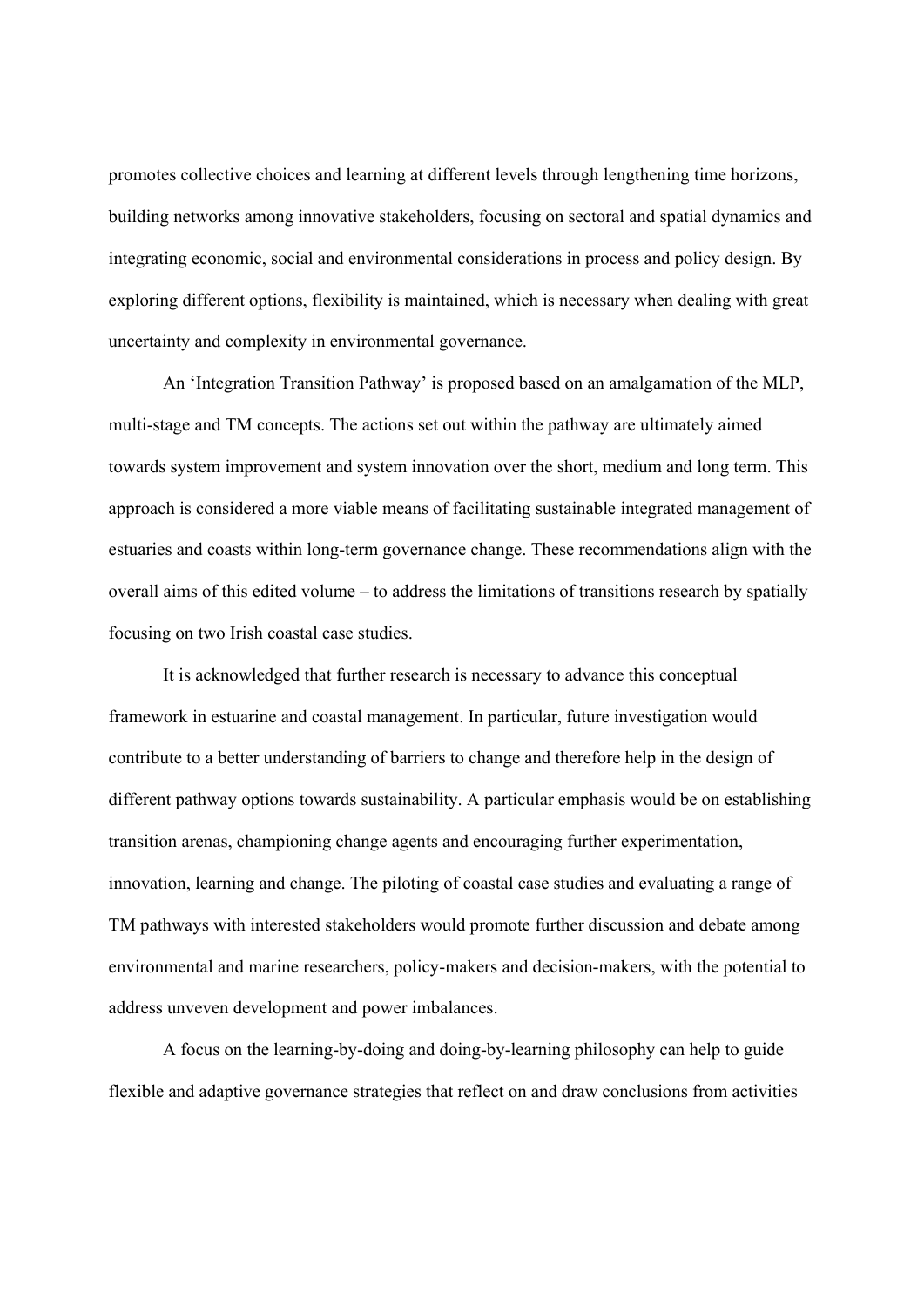and lessons learned, making a valuable and practical contribution to this field of research in the future.

# Acknowledgements

This research was funded by the Environmental Protection Agency Ireland (EPA) and Department of Environment, Community and Local Government (DECLG) through the Science, Technology, Research & Innovation for the Environment (STRIVE) Research Programme 2007-2013.

# Abbreviations

| CSP         | Celtic Seas Partnership                                     |
|-------------|-------------------------------------------------------------|
| EBM         | Ecosystem-based management                                  |
|             | EMMS Environmental Management and Monitoring System         |
|             | <b>EMRA</b> Eastern and Midland Regional Assembly           |
|             | ICZM Integrated coastal zone management                     |
| IEA         | Integrated ecosystem assessment                             |
| IEM         | Integrated environmental management                         |
|             | <b>IWRM</b> Integrated water resource management            |
| MLP         | Multi-level perspective                                     |
|             | MSFD Marine Strategy Framework Directive                    |
| <b>MSP</b>  | Maritime/Marine Spatial Planning                            |
| <b>SIFP</b> | Strategic Integrated Framework Plan for the Shannon Estuary |
| <b>SMF</b>  | Strategic Management Framework for Dublin Bay               |
| TM          | Transition management                                       |
| <b>WFD</b>  | Water Framework Directive                                   |
|             |                                                             |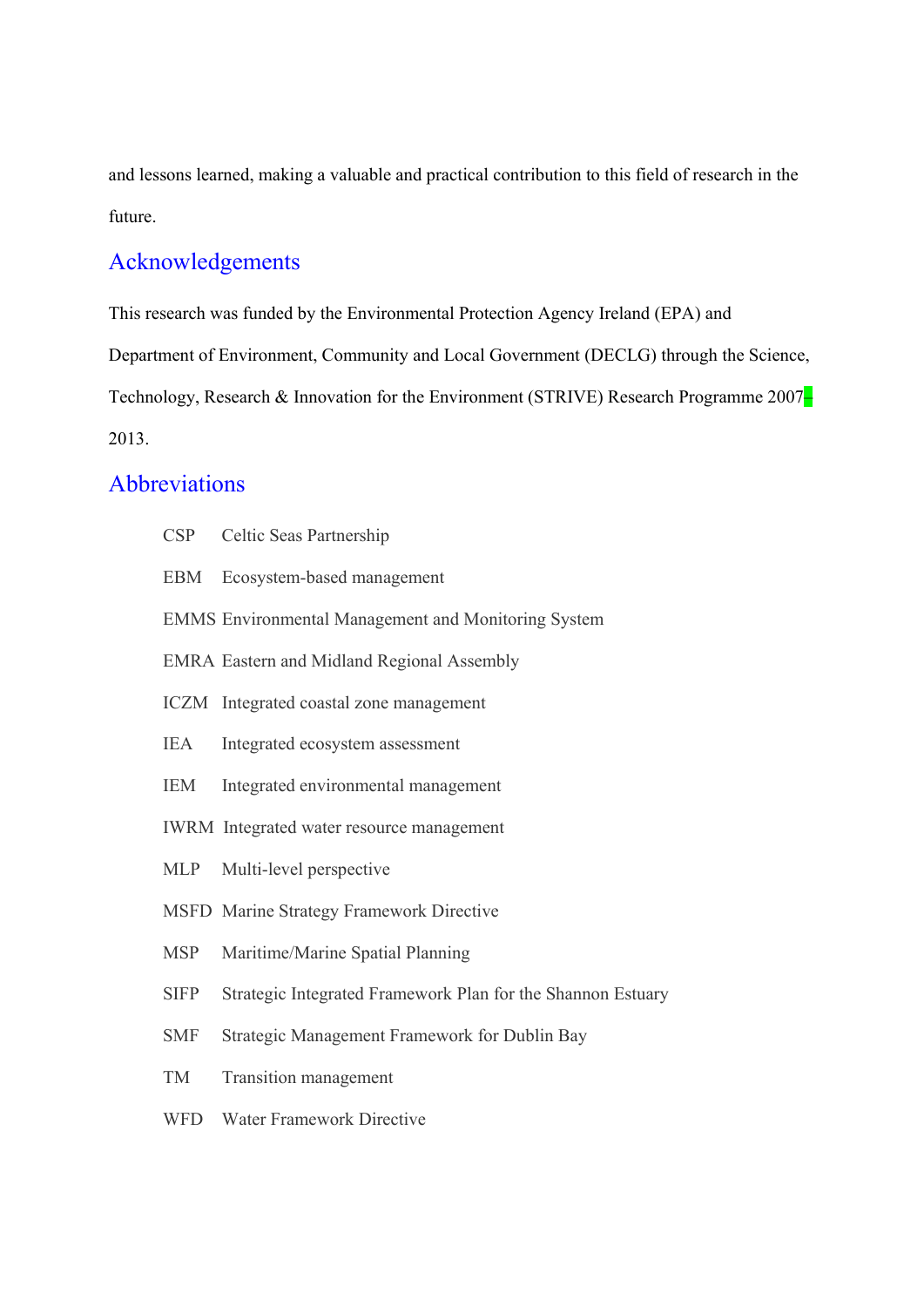## **Bibliography**

- Bigagli, E. (2015). The EU legal framework for the management of marine complex social– ecological systems. *Marine Policy, 54*, 44–51. doi:10.1016/j.marpol.2014.11.025
- Borja, A., Elliott, M., Snelgrove, P.V.R., Austen, M.C., Berg, T., Cochrane, S., …Wilson, C. (2016). Bridging the gap between policy and science in assessing the health status of marine ecosystems. *Frontiers in Marine Science, 3* (175). doi:10.3389/fmars.2016.00175
- Boyes, S. J., & Elliott, M. (2014). Marine legislation the ultimate 'horrendogram': international law, European directives and national implementation. *Marine Pollution Bulletin, 86*(1– 2), 39–47. doi:10.1016/j.marpolbul.2014.06.055
- Boyes, S. J., & Elliott, M. (2015). The excessive complexity of national marine governance systems – has this decreased in England since the introduction of the Marine and Coastal Access Act 2009? *Marine Policy, 51*(1), 57–65. doi:10.1016/j.marpol.2014.07.019
- Cairns Jr., J., & Crawford, T. V. (Eds.). (1991). *Integrated Environmental Management*. Michigan: Lewis Publishers.
- Clare County Council, Kerry County Council, Limerick City and County Council, and Shannon Development and Shannon Foynes Port Company. (2013). *Strategic Integrated Framework Plan for the Shannon Estuary*. (Volume 1: Written Statement).
- Eastern and Midland Regional Assembly. (2016). *Celtic Seas Partnership. Strategic Management Framework for Dublin Bay.* Celtic Seas Partnership.
- Elliott, M. (2013). The 10-tenets for integrated, successful and sustainable marine management. *Marine Pollution Bulletin, 74*(1), 1–5. doi:10.1016/j.marpolbul.2013.08.001

EPA. (2016). *Ireland's Environment 2016 – An Assessment*. Wexford: EPA.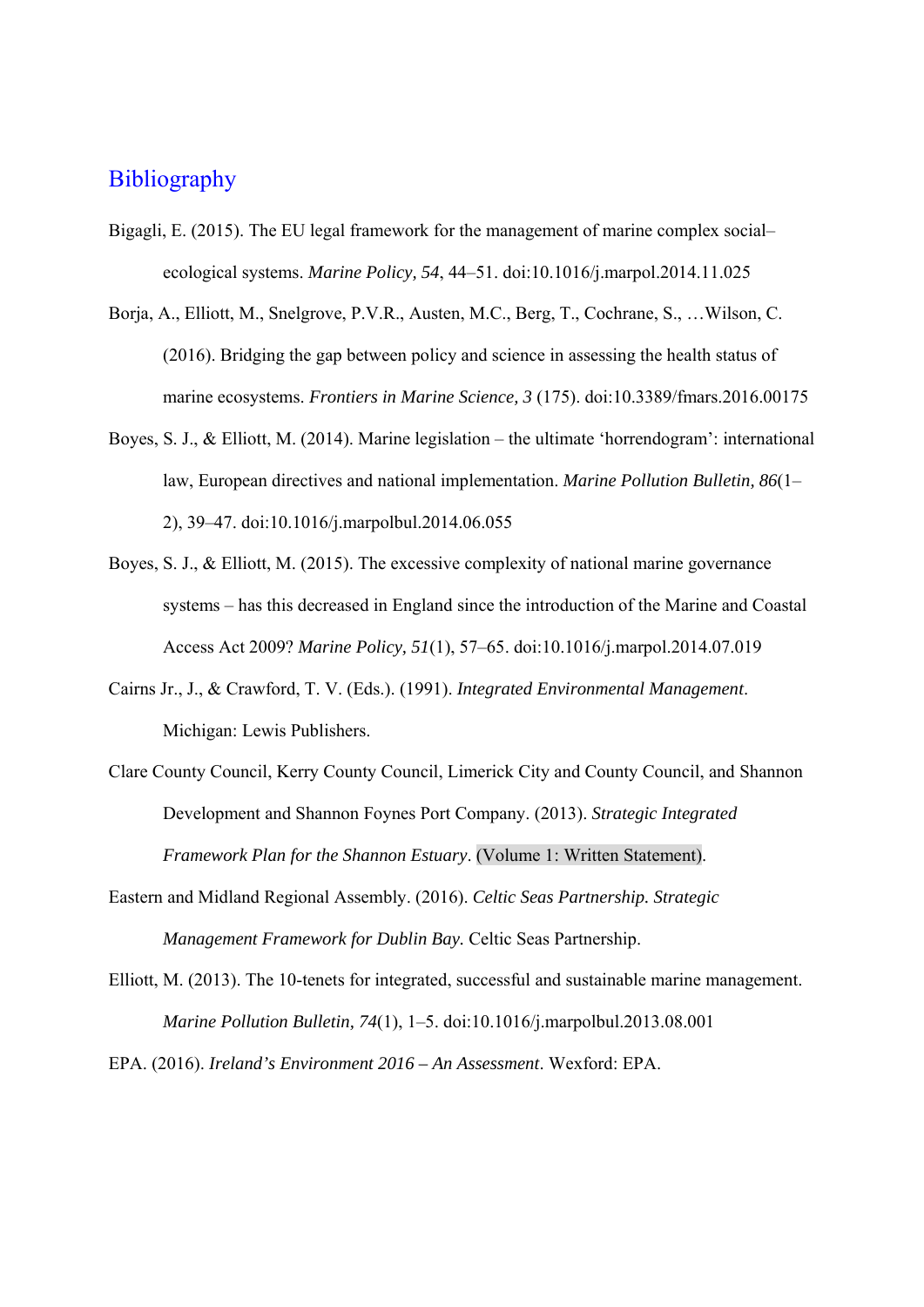- European Environment Agency. (2015). SOER 2015 The European Environment State and Outlook 2015*. Synthesis Report*. European Environment Agency.
- Falaleeva, M., Gray, S., Desmond, M., Gault, J., & Cummins, V. (2009). The role of ICZM in informing the development of climate adaptation policy in Ireland. Paper presented at the 2009 Amsterdam Conference on the Human Dimensions of Global Environmental Change, Earth System Governance: People, Place and the Planet, Amsterdam, 2–4 December 2009.
- Flannery, W., Ellis, G., Ellis, G., Flannery, W., Nursey-Bray, M., van Tatenhove, J.P. M, …O'Hagan, A.M. (2016) Exploring the winners and losers of marine environmental governance/Marine spatial planning: Cui bono?/ "More than fishy business": epistemology, integration and conflict in marine spatial planning/Marine spatial planning: power and scaping/Surely not all planning is evil?/Marine spatial planning: a Canadian perspective/Maritime spatial planning – "ad utilitatem omnium"/Marine spatial planning: "it is better to be on the train than being hit by it"/Reflections from the perspective of recreational anglers and boats for hire/Maritime spatial planning and marine renewable energy. *Planning Theory & Practice, 17* (1), 121–151. doi:

10.1080/14649357.2015.1131482

- Geels, F. W., & Schot, J. (2010). The dynamics of transitions: a socio-technical perspective. In Grin, J., Rotmans, J. & Schot, J. (Eds.), *Transitions to Sustainable Development. New directions in the study of long term transformative change*. New York: Routledge, pp. 11.
- Greener, I. (2005). The potential of path dependence in political studies. *Politics, 25*(1), 62–72. doi:10.1111/j.1467-9256.2005.00230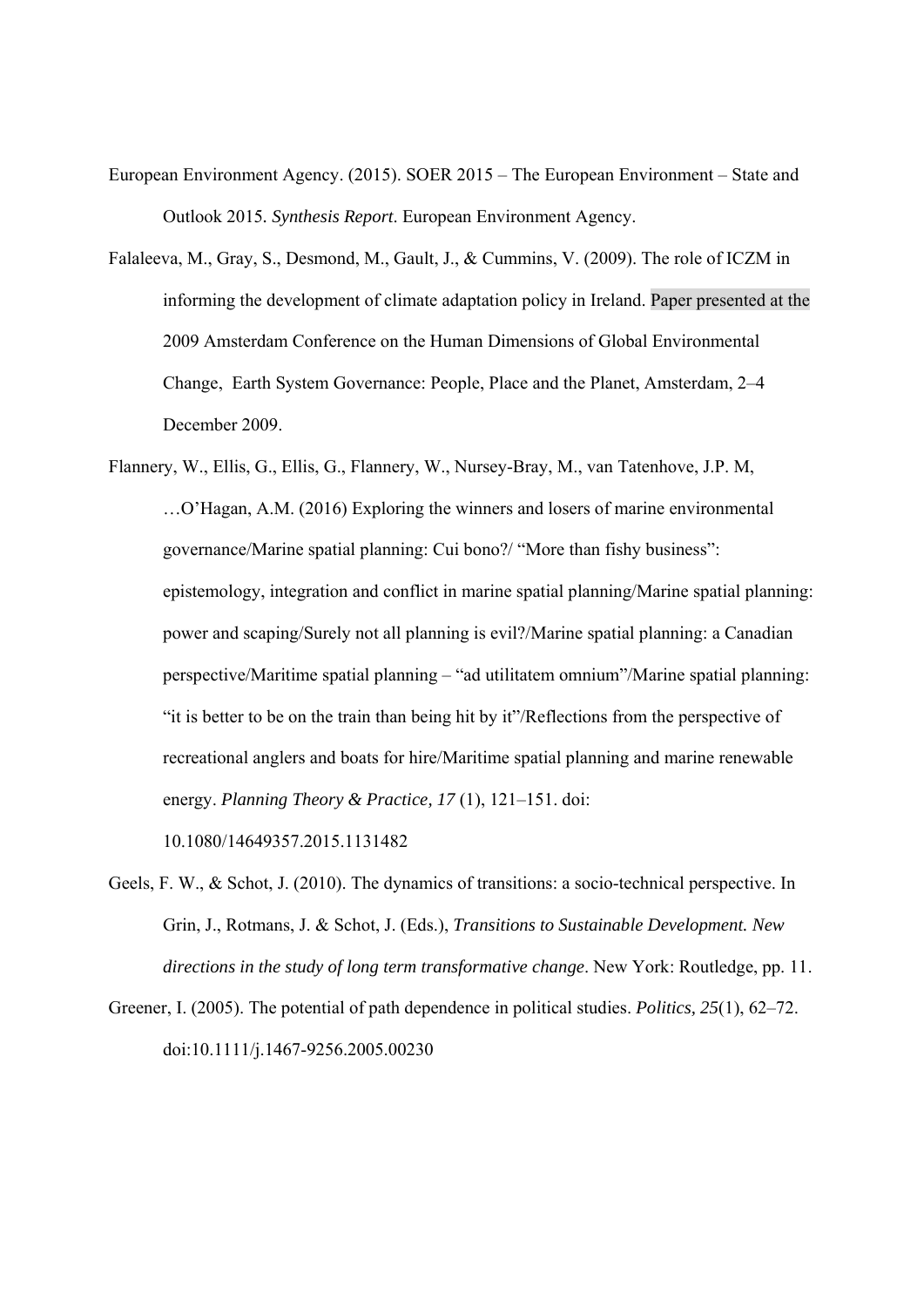- Grin, J. (2010). Understanding transitions from a governance perspective. In: Grin, J., Rotmans, J., & Schot, J. (Eds.), *Transitions to Sustainable Development. New Directions in the Study of Long Term Transformative Change*. New York: Routledge, pp. 223.
- Hansen, T., & Coenen, L. (2015). The geography of sustainability transitions: review, synthesis and reflections on an emergent research field. *Environmental Innovation and Societal Transitions, 17,* 92–109.
- Holden, M. (2012). Is integrated planning any more than the sum of its parts?: Considerations for planning sustainable cities. *Journal of Planning Education and Research, 32*(3), 305– 318. doi:10.1177/0739456X12449483
- Kidd, S. (1995). Planning for estuary resources: the Mersey Estuary Management Plan. *Journal of Environmental Planning and Management, 38*(3), 435–442. doi:10.1080/09640569512968
- Kidd, S., & Shaw, D. (2007). Integrated water resource management and institutional integration: realising the potential of spatial planning in England. *The Geographical Journal, 173*(4), (*Critical Perspectives on Integrated Water Management*), 312–329. doi:10.1111/j.1475-4959.2007.00260
- Kidd, S., & Shaw, D. (2013). Reconceptualising territoriality and spatial planning: insights from the sea. *Planning Theory and Practice, 14*(2), 180–197. doi:10.1080/14649357.2013.784348
- Kirk, E., Reeves, A., & Blackstock, K. (2007). Path dependency and the implementation of environmental regulation. *Environment and Planning C Government and Policy, 25* (2), 250–268. doi:10.1068/c0512j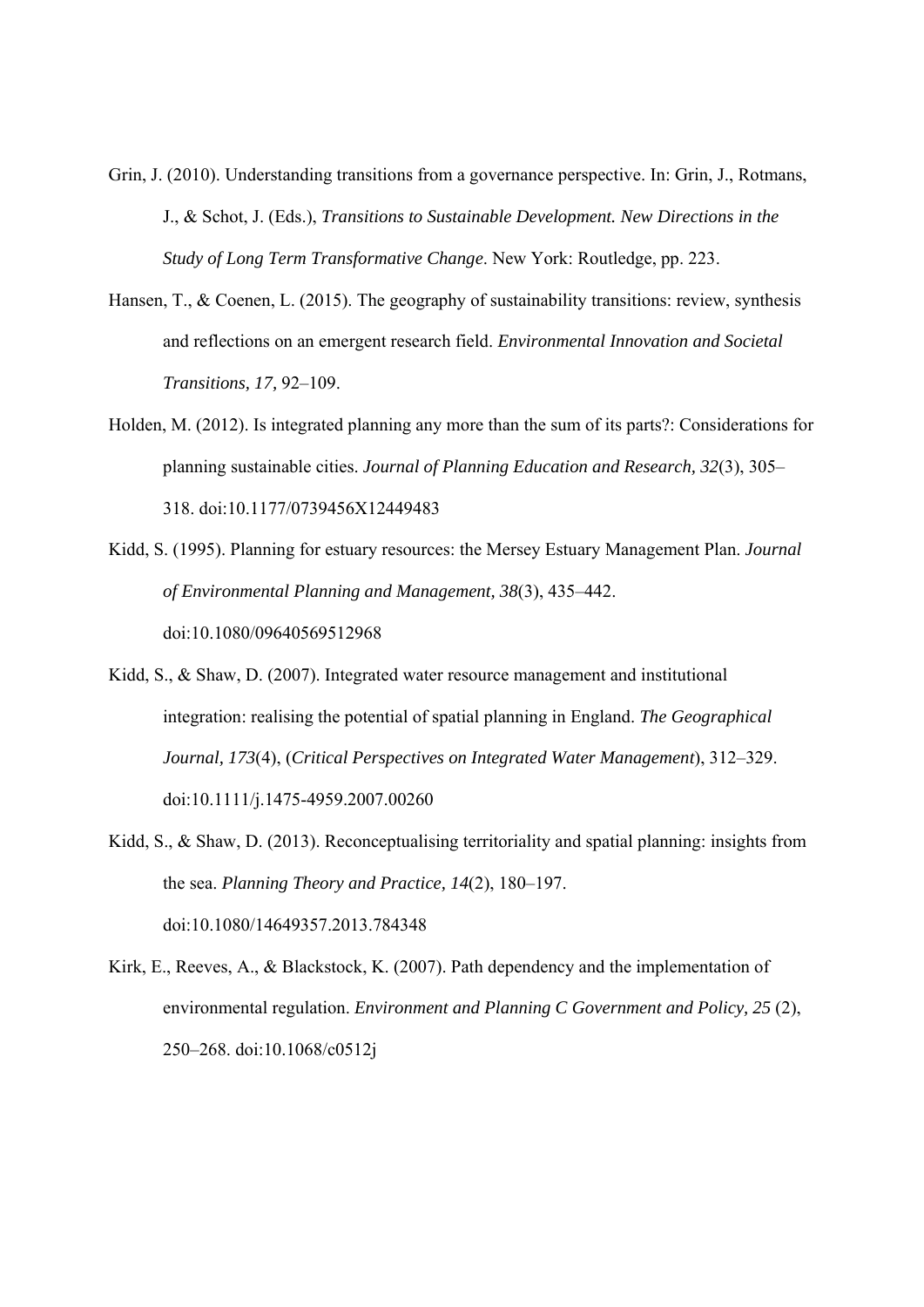- Kuzemko, C., Lockwood, M., Mitchell, C., & Hoggett, R. (2016). Governing for sustainable energy system change: politics, contexts and contingency. *Energy Research and Social Science, 12*, 96–105. doi:10.1016/j.erss.2015.12.022
- Lonsdale, J., Weston, K., Barnard, S., Boyes, S. J., & Elliott, M. (2015). Integrating management tools and concepts to develop an estuarine planning support system: a case study of the Humber Estuary, Eastern England. *Marine Pollution Bulletin, 100* (1), 393–405. doi:10.1016/j.marpolbul.2015.08.017
- Loorbach, D., & Rotmans, J. (2010). The practice of transition management: examples and lessons from four distinct cases. *Futures, 42*(3), 237–246. doi:10.1016/j.futures.2009.11.009
- Martin, L. (2014). The use of ecosystem services information by the US national estuary programs. *Ecosystem Services, 9*(0), 139–154. doi:10.1016/j.ecoser.2014.05.004
- Meadowcroft, J. (2005). Environmental political economy, technological transitions and the state. New *Political Economy, 10*(4), 479–498. doi:10.1080/13563460500344419
- Millennium Ecosystem Assessment. (2005). *Ecosystems and Human Well-being: Wetlands and Water Synthesis*. Washington, DC: World Resources Institute.
- Mitchell, B. (2005). Integrated water resource management, institutional arrangements, and landuse planning. *Environment and Planning A, 37*(8), 1335–1352. doi:10.1068/a37224
- Morris, R.K.A. (2008). English Nature's Estuaries Initiative: a review of its contribution to ICZM. *Ocean and Coastal Management, 51*(1), 25–42. doi:10.1016/j.ocecoaman.2007.05.001
- Mullally, G. & Dunphy, N. (2015). *State of Play Review of Environmental Policy Integration Literature*. Report for the National Economic and Social Council (NESC). (Research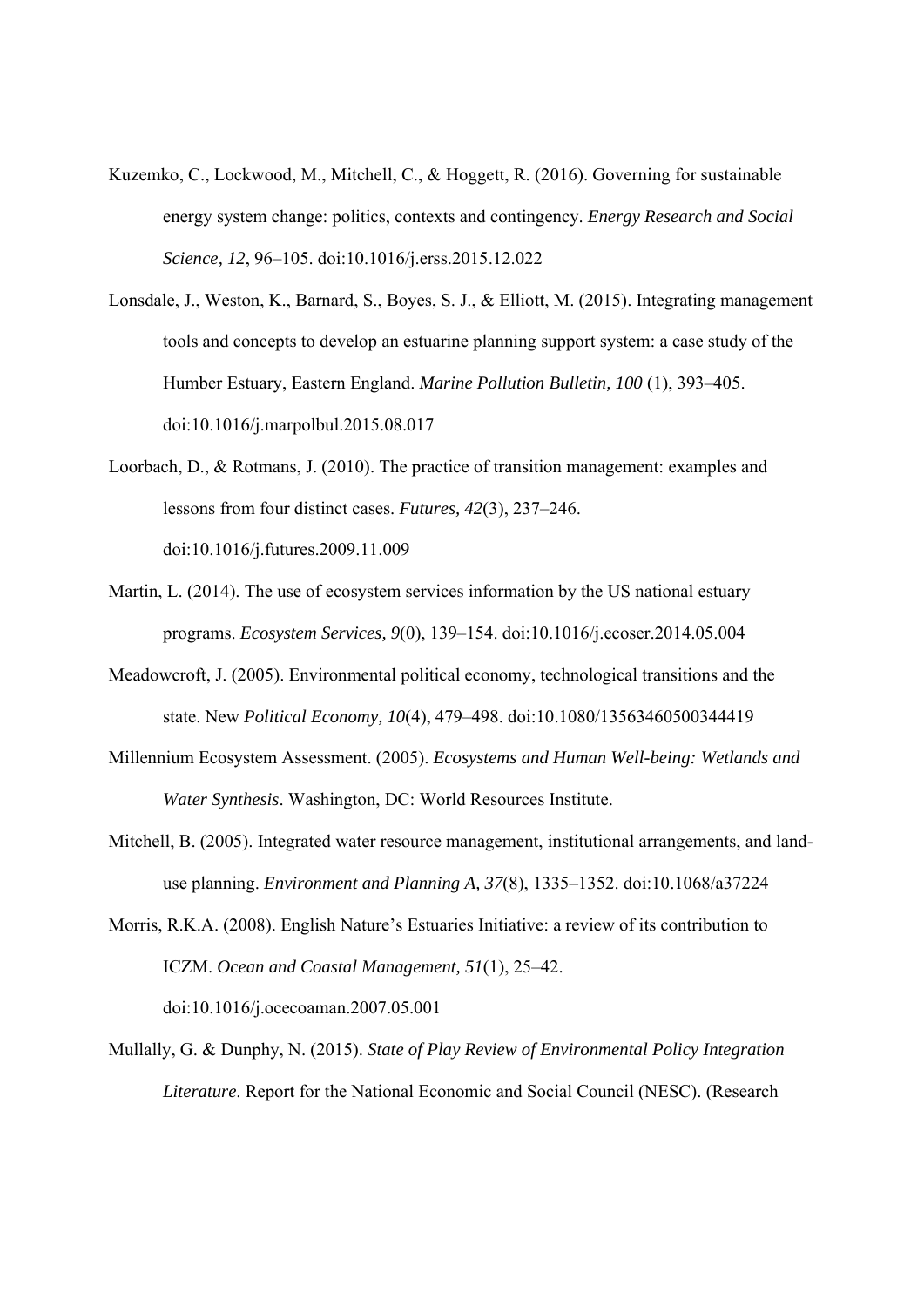Series No. Paper No.7). NESC. Retrieved 8 July 2015, from:

http://www.nesc.ie/en/publications/publications/nesc-research-series/envpolicyintegration/

- Murphy, J.T. (2015). Human geography and socio-technical transition studies: promising intersections. *Environmental Innovation and Societal Transitions, 17,* 73–91. doi:10.1016/j.eist.2015.03.002
- O'Hagan, A. M. (2010). New structures for Integrated Coastal Management and Monitoring around Dublin Bay. Retrieved 15 January 2016, from: http://ec.europa.eu/ourcoast/index.cfm?menuID=6andarticleID=291
- O'Hagan, A.M., & Ballinger, R.C. (2010). Implementing Integrated Coastal Zone Management in a national policy vacuum: local case studies from Ireland. *Ocean and Coastal Management, 53*(12), 750–759. doi:10.1016/j.ocecoaman.2010.10.014
- Olsson, P., Folke, C., & Hughes, T.P. (2008). Navigating the transition to ecosystem-based management of the Great Barrier Reef, Australia. *Proceedings of the National Academy of Sciences of the United States of America, 105* (28), 9489–9494. doi:10.1073/pnas.0706905105
- Rilo, A., Freire, P., Guerreiro, M., Fortunato, A.B., & Taborda, R. (2013). Estuarine margins vulnerability to floods for different sea level rise and human occupation scenarios. *Journal of Coastal Research*, *65*, 820–825. doi:10.2112/SI65-139
- Rittel, H.W.J., & Webber, M.M. (1973). Dilemmas in a general theory of planning. *Policy Sciences, 4*(2), 155–169. doi:10.1007/BF01405730
- Roorda, C., Wittmayer, J., Henneman, P., van Steenbergen, F., Frantzeskaki, N., & Loorbach, D. (2014). *Transition Management in the Urban Context. Guidance Manual*. Rotterdam: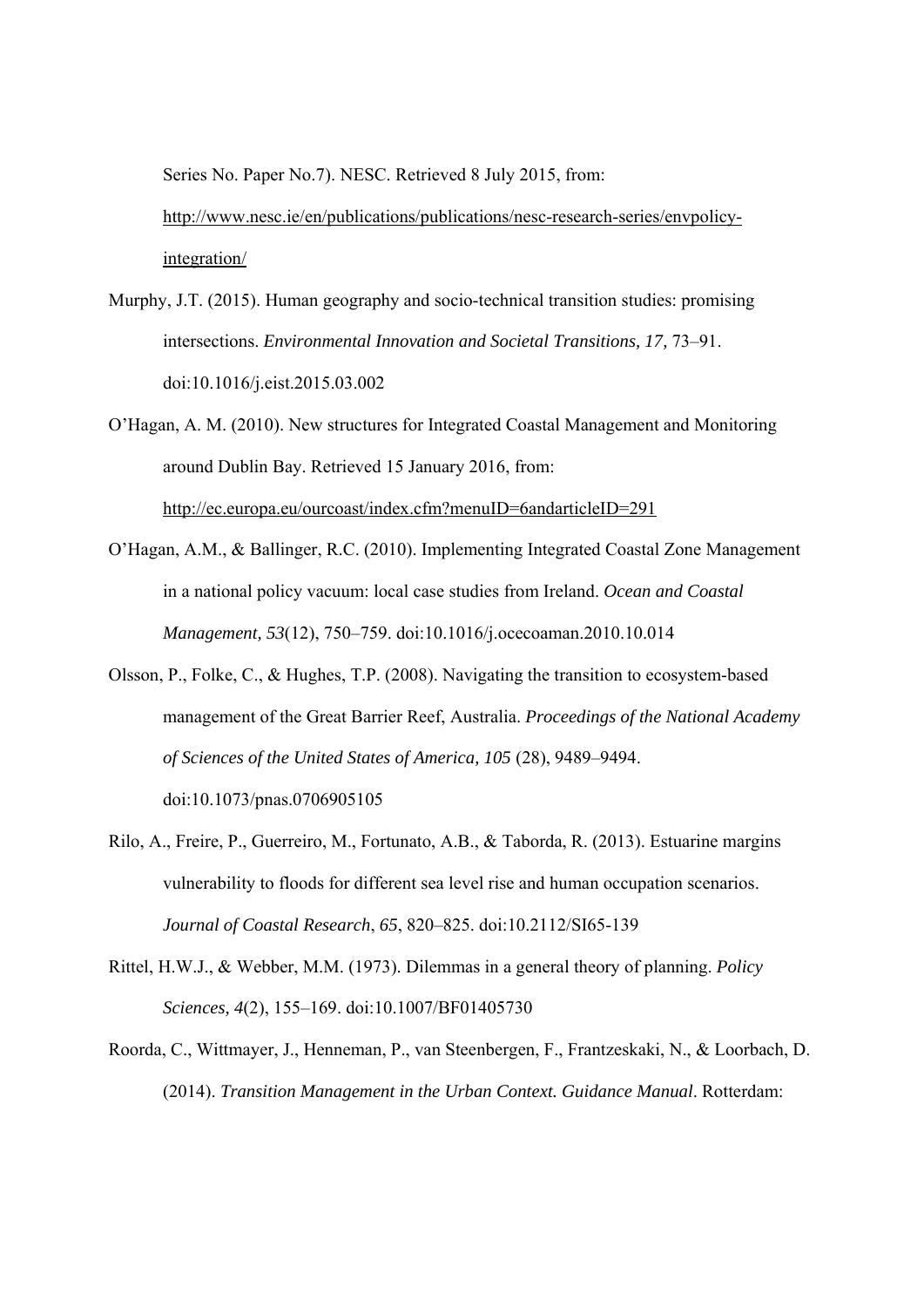DRIFT. Retrieved 20 October 2016, from https://drift.eur.nl/publications/transitionmanagement-urban-context-guidance-manual/

- Rotmans, J., & Loorbach, D. (2010). Towards a better understanding of transitions and their governance. A systemic and reflexive approach. In: Grin, J., Rotmans, J., & Schot, J. (Eds.), *Transitions to Sustainable Development. New Directions in the Study of Long Term Transformative Change*. London: Routledge, pp. 105.
- Rotmans, J., Kemp, R., & van Asselt, M. (2001). More evolution than revolution: transition management in public policy. *Foresight, 3*(1), 15–31. doi:10.1108/14636680110803003
- Runhaar, H. (2016). Tools for integrating environmental objectives into policy and practice: what works where? *Environmental Impact Assessment Review, 59*, 1–9. doi:10.1016/j.eiar.2016.03.003
- Sardà, R., O'Higgins, T., Cormier, R., Diedrich, A., & Tintoré, J. (2014). A proposed ecosystembased management system for marine waters: linking the theory of environmental policy to the practice of environmental management. *Ecology and Society, 19*(4). doi:/10.5751/ES-07055-190451
- Schuitmaker, T. J. (2012). Identifying and unravelling persistent problems. *Technological Forecasting and Social Change, 79*(6), 1021–1031. doi:10.1016/j.techfore.2011.11.008
- Smith, H., Maes, F., Stojanovic, T., & Ballinger, R. (2011). The integration of land and marine spatial planning. *Journal of Coastal Conservation, 15*(2), 291–303. doi:10.1007/s11852- 010-0098-z
- Stead, D., & Meijers, E. (2009). Spatial planning and policy integration: concepts, facilitators and inhibitors. *Planning Theory and Practice, 10*(3), 317–332.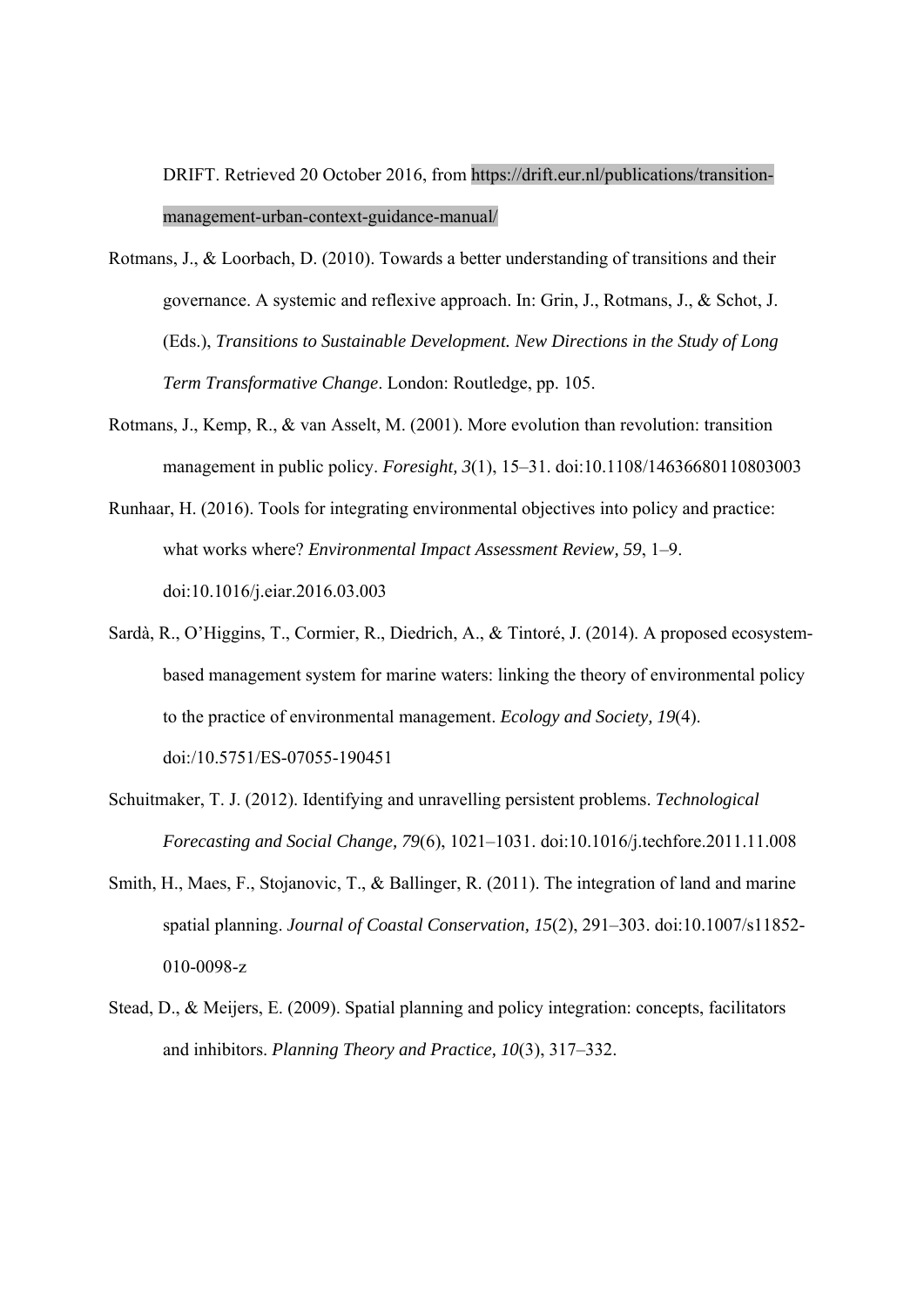- Stevens & Associates. (2006). Scottish Natural Heritage. A review of relevant experience in sustainable tourism in the coastal and marine environment. Case Studies – Level 1. The Bantry Bay Charter. Retrieved 7 July 2016, from www.snh.org.uk/pdfs/strategy/natparks/CMNP/advice/Final%20report%20- %20CMNP%20sustainable%20tourism%20-%20February%202006.pdf
- Stojanovic, T., & Barker, N. (2008). Improving governance through local coastal partnerships in the UK. *Geographical Journal, 174*(4), 344–360. doi:10.1111/j.1475-4959.2008.00303.
- Van der Brugge, R., Rotmans, J., & Loorbach, D. (2005). The transition in Dutch water management. *Regional Environmental Change, 5*(4), 164–176. doi:10.1007/s10113-004- 0086-7
- Van der Heijden, J. (2011). Institutional layering: a review of the use of the concept: institutional layering. *Politics, 31*(1), 9–18. doi:10.1111/j.1467-9256.2010.01397.
- Velázquez Gomar, J. (2016). Environmental policy integration among multilateral environmental agreements: the case of biodiversity. *International Environmental Agreements: Politics, Law and Economics, 16*(4), 525–541. doi: 10.1007/s10784-014-9263-4
- Verbong, G., & Loorbach, D. (2012). *Governing the Energy Transition: Reality, Illusion or Necessity?* New York: Routledge.
- Virapongse, A., Brooks, S., Metcalf, E.C., Zedalis, M., Gosz, J., Kliskey, A., & Alessa, L. (2016). A social-ecological systems approach for environmental management. *Journal of Environmental Management, 178*, 83–91. doi: 10.1016/j.jenvman.2016.02.028
- Wittmayer, J., Roorda, C., & van Steenbergen, F. (2014). Governing urban sustainability transitions – inspiring examples. DRIFT. Retrieved 7 June 2016, from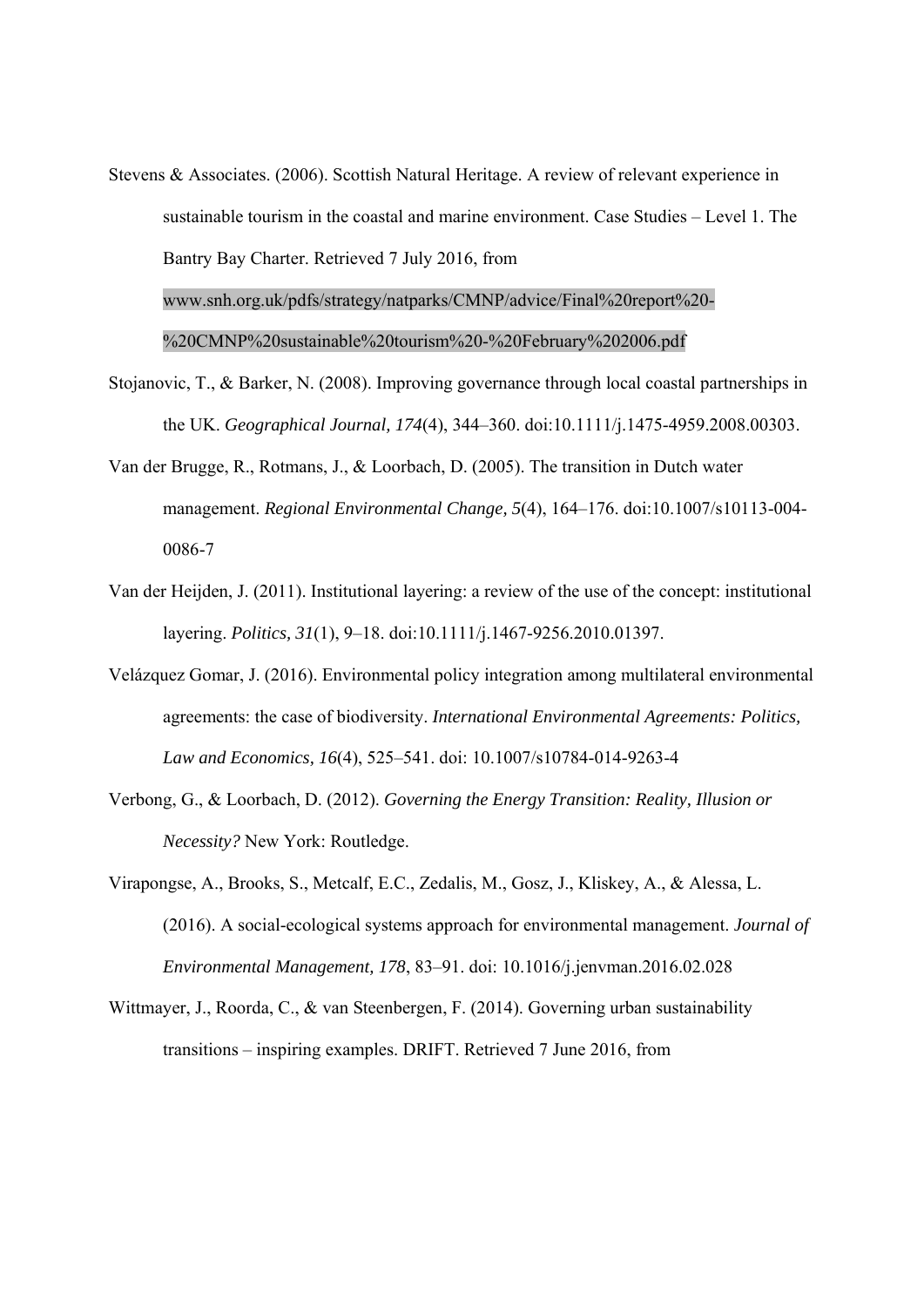# https://drift.eur.nl/publications/governing-urban-sustainability-transitions-inspiring-

# examples/

Figure 4.1 An example of the multi-level concept of transitions being applied to an Irish

estuarine and coastal context

| Table 4.1 Summary of the recommended stages and actions included in the        |
|--------------------------------------------------------------------------------|
| 'Integration Transition Pathway' for estuary and coastal management in Ireland |
| $Chart+arm (0, 2) (2)$                                                         |

| snort term (∪–3 years)                |                                                                                                                                                                                                    |                                                                                                                                                                                                                                                                                                                                                                                                                                                                                                                                                                                                                                                                                                                                                                              |  |  |
|---------------------------------------|----------------------------------------------------------------------------------------------------------------------------------------------------------------------------------------------------|------------------------------------------------------------------------------------------------------------------------------------------------------------------------------------------------------------------------------------------------------------------------------------------------------------------------------------------------------------------------------------------------------------------------------------------------------------------------------------------------------------------------------------------------------------------------------------------------------------------------------------------------------------------------------------------------------------------------------------------------------------------------------|--|--|
| Multi-stage                           | Recommended steps                                                                                                                                                                                  | Key actions                                                                                                                                                                                                                                                                                                                                                                                                                                                                                                                                                                                                                                                                                                                                                                  |  |  |
| 1. Establishing a<br>transition arena | Forming a transition<br>team<br>Setting the scene<br>System and actor<br>analysis<br>Selection of<br>frontrunners<br><b>Establish transition</b><br>arena<br>Problem-framing<br>Framing challenges | An initiating agency forms transition<br>team<br>Specifies issues to be addressed<br>$\bullet$<br>Agree on short-term goals<br>$\bullet$<br>Draft a process plan and explore<br>$\bullet$<br>appropriate resources<br>Delineate the system boundaries in<br>$\bullet$<br>space, time, themes<br>Structure the system by defining the<br>$\bullet$<br>relevant stocks covering the social,<br>environmental and economic<br>domains<br>Collect and analyse data<br>$\bullet$<br>Identify frontrunners or change<br>$\bullet$<br>agents through desktop research,<br>interviews and participative<br>workshops<br>Selection of frontrunners for<br>transition arena<br>Arrange regular meetings to share<br>$\bullet$<br>information, explore challenges and<br>frame problems |  |  |
| 2. Envisioning                        | Sharing a vision<br>$\bullet$<br>Agenda building<br>Transition pathways<br><b>Transition agenda</b>                                                                                                | Exchanging perspectives on the future<br>$\bullet$<br>Formulating guiding integration<br>$\bullet$<br>principles<br>Creating visionary images<br>$\bullet$<br>Elaborating the vision<br>$\bullet$<br><b>Backcasting</b><br>$\bullet$<br>Identifying short-term actions<br>$\bullet$<br>Consolidating the transition agenda<br>$\bullet$                                                                                                                                                                                                                                                                                                                                                                                                                                      |  |  |
| Medium term (3-10 years)              |                                                                                                                                                                                                    |                                                                                                                                                                                                                                                                                                                                                                                                                                                                                                                                                                                                                                                                                                                                                                              |  |  |
| 3. Steering                           | Engaging and<br>$\bullet$                                                                                                                                                                          | Kickstart the process with an event<br>$\bullet$                                                                                                                                                                                                                                                                                                                                                                                                                                                                                                                                                                                                                                                                                                                             |  |  |
| process and                           | anchoring                                                                                                                                                                                          | Undertake activities to support<br>$\bullet$                                                                                                                                                                                                                                                                                                                                                                                                                                                                                                                                                                                                                                                                                                                                 |  |  |
| experimentation                       | Transition<br>$\bullet$                                                                                                                                                                            | initiatives                                                                                                                                                                                                                                                                                                                                                                                                                                                                                                                                                                                                                                                                                                                                                                  |  |  |
|                                       | experiments                                                                                                                                                                                        | Setting up initiatives: specific actions<br>$\bullet$                                                                                                                                                                                                                                                                                                                                                                                                                                                                                                                                                                                                                                                                                                                        |  |  |
|                                       | Examples: Record and                                                                                                                                                                               | of the transition agenda are selected                                                                                                                                                                                                                                                                                                                                                                                                                                                                                                                                                                                                                                                                                                                                        |  |  |
|                                       | map uses; Scope                                                                                                                                                                                    | and progressed                                                                                                                                                                                                                                                                                                                                                                                                                                                                                                                                                                                                                                                                                                                                                               |  |  |
|                                       | pressures and                                                                                                                                                                                      | Establish working groups where                                                                                                                                                                                                                                                                                                                                                                                                                                                                                                                                                                                                                                                                                                                                               |  |  |